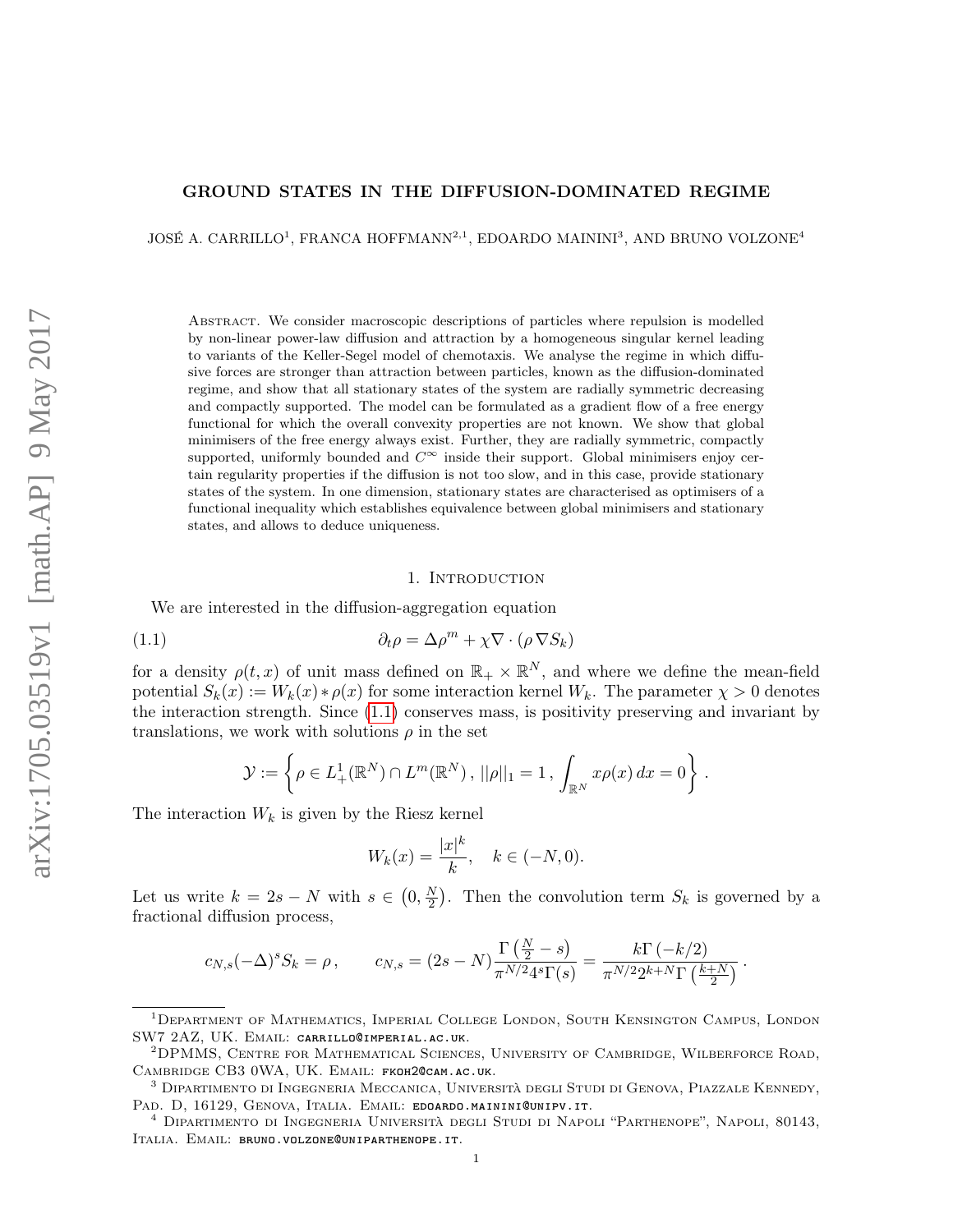For  $k > 1 - N$  the gradient  $\nabla S_k := \nabla (W_k * \rho)$  is well defined locally. For  $k \in (-N, 1 - N]$ however, it becomes a singular integral, and we thus define it via a Cauchy principal value,

<span id="page-1-2"></span>(1.2) 
$$
\nabla S_k(x) := \begin{cases} \nabla \left( W_k * \rho \right)(x), & \text{if } 1 - N < k < 0, \\ \n\int_{\mathbb{R}^N} \nabla W_k(x - y) \left( \rho(y) - \rho(x) \right) \, dy, & \text{if } -N < k \leq 1 - N \,. \n\end{cases}
$$

Here, we are interested in the porous medium case  $m > 1$  with  $N \geq 3$ . The corresponding energy functional writes

(1.3) 
$$
\mathcal{F}[\rho] = \mathcal{H}_m[\rho] + \chi \mathcal{W}_k[\rho]
$$

with

<span id="page-1-0"></span>
$$
\mathcal{H}_m[\rho] = \frac{1}{m-1} \int_{\mathbb{R}^N} \rho^m(x) dx, \qquad \mathcal{W}_k[\rho] = \frac{1}{2} \iint_{\mathbb{R}^N \times \mathbb{R}^N} \frac{|x-y|^k}{k} \rho(x) \rho(y) dx dy.
$$

Given  $\rho \in \mathcal{Y}$ , we see that  $\mathcal{H}_m$  and  $\mathcal{W}_k$  are homogeneous by taking dilations  $\rho^{\lambda}(x) := \lambda^N \rho(\lambda x)$ . More precisely, we obtain

$$
\mathcal{F}[\rho^{\lambda}] = \lambda^{N(m-1)} \mathcal{H}_m[\rho] + \lambda^{-k} \chi \mathcal{W}_k[\rho].
$$

In other words, the diffusion and aggregation forces are in balance if  $N(m-1) = -k$ . This is the case for choosing the critical diffusion exponent  $m_c := 1 - k/N$  called the *fair-competition* regime. In the diffusion-dominated regime we choose  $m > m_c$ , which means that the diffusion part of the functional [\(1.3\)](#page-1-0) dominates as  $\lambda \to \infty$ . In other words, concentrations are not energetically favourable for any value of  $\chi > 0$  and  $m > m_c$ . The range  $0 < m < m_c$ is referred to as the attraction-dominated regime. In this work, we focus on the diffusiondominated regime  $m > m_c$ .

Further, we define below the diffusion exponent  $m^*$  that will play an important role for the regularity properties of global minimisers of  $\mathcal{F}$ :

<span id="page-1-3"></span>(1.4) 
$$
m^* := \begin{cases} \frac{2-k-N}{1-k-N}, & \text{if } N \ge 1 \text{ and } -N < k < 1-N, \\ +\infty & \text{if } N \ge 2 \text{ and } 1-N \le k < 0. \end{cases}
$$

The main results in this work are summarised in the following two theorems:

<span id="page-1-1"></span>**Theorem 1.** Let  $N \geq 1$ ,  $\chi > 0$  and  $k \in (-N, 0)$ . All stationary states of equation [\(1.1\)](#page-0-0) are radially symmetric decreasing. If  $m > m_c$ , then there exists a global minimiser  $\rho$  of  $\mathcal F$ on Y. Further, all global minimisers  $\rho \in \mathcal{Y}$  are radially symmetric non-increasing, compactly supported, uniformly bounded and  $C^{\infty}$  inside their support. Moreover, all global minimisers of F are stationary states of [\(1.1\)](#page-0-0), according to Definition [3,](#page-4-0) whenever  $m_c < m < m^*$ . Finally, if  $m_c < m \leq 2$ , we have  $\rho \in \mathcal{W}^{1,\infty}(\mathbb{R}^N)$ .

<span id="page-1-4"></span>**Theorem 2.** Let  $N = 1$ ,  $\chi > 0$ ,  $k \in (-1,0)$  and  $m > m_c$ . All stationary states of [\(1.1\)](#page-0-0) are global minimisers of the energy functional  $\mathcal F$  on  $\mathcal Y$ . Further, stationary states of [\(1.1\)](#page-0-0) in  $\mathcal Y$ are unique.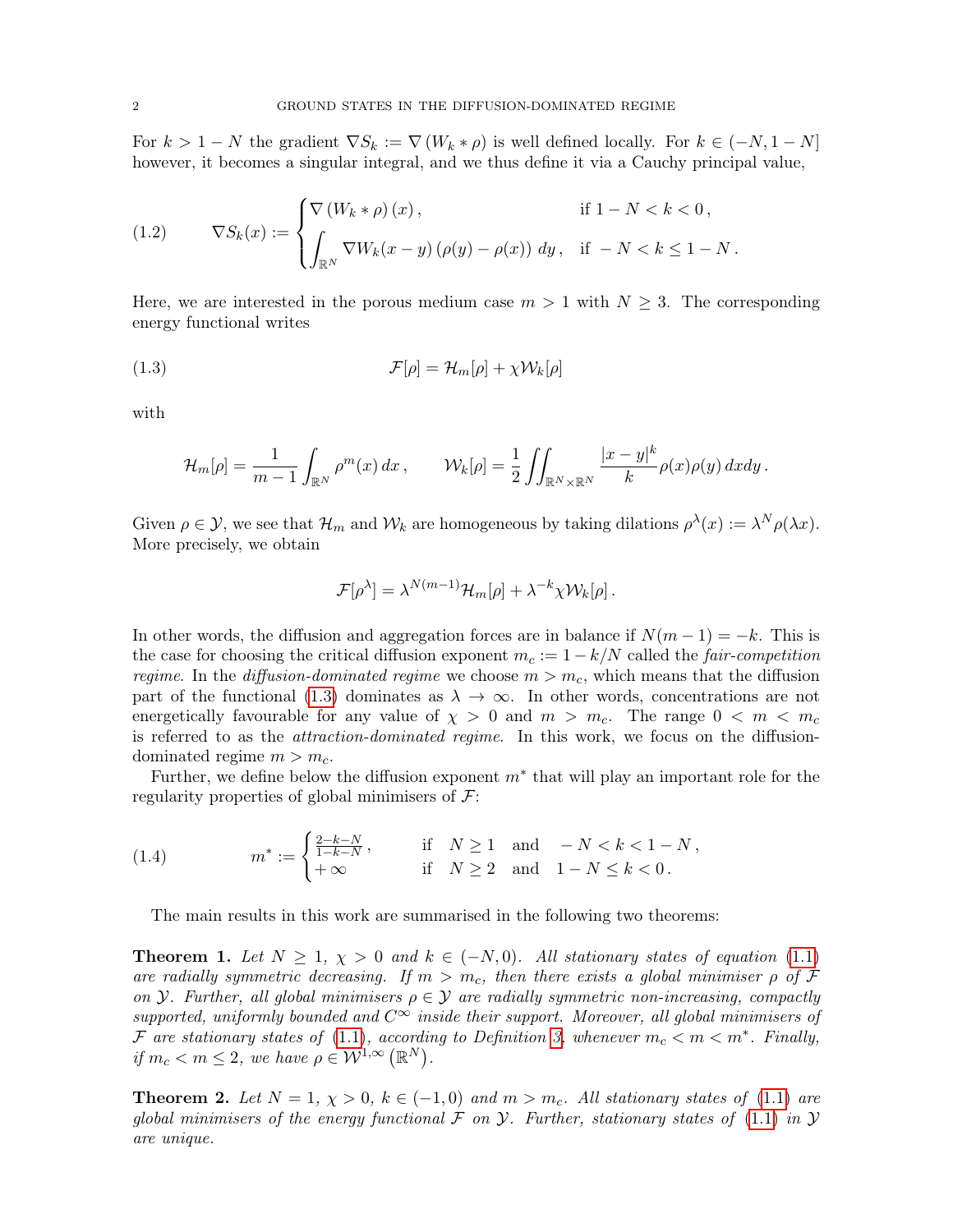

<span id="page-2-0"></span>FIGURE 1. Overview of the parameter space  $(k, m)$  for  $N \geq 3$ : fair-competition regime ( $m = m_c$ , red line), diffusion-dominated regime ( $m > m_c$ , yellow region) and attraction-dominated regime ( $m < m_c$ , blue region). For  $m = m_c$ , attractive and repulsive forces are in balance (i.e. in fair competition). For  $m_c < m < m^*$  in the diffusion-dominated regime, global minimisers of  $\mathcal F$  are stationary states of [\(1.1\)](#page-0-0), see Theorem [1,](#page-1-1) a result which we are not able to show for  $m \geq m^*$  (striped region).

Aggregation-diffusion equations of the form [\(1.1\)](#page-0-0) are ubiquitous as macroscopic models of cell motility due to cell adhesion and/or chemotaxis phenomena while taking into account volume filling constraints [\[29,](#page-23-0) [44,](#page-24-0) [10\]](#page-23-1). The non-linear diffusion models the very strong localised repulsion between cells while the attractive non-local term models either cell movement toward chemosubstance sources or attractive interaction between cells due to cell adhension by long filipodia. They encounter applications in cancer invasion models, organogenesis and pattern formation [\[28,](#page-23-2) [24,](#page-23-3) [45,](#page-24-1) [41,](#page-24-2) [18\]](#page-23-4).

The archetypical example of the Keller-Segel model in two dimensions corresponding to the logarithmic case  $(m = 1, k = 0)$  has been deeply studied by many authors [\[31,](#page-23-5) [32,](#page-23-6) [43,](#page-24-3) [30,](#page-23-7) [42,](#page-24-4) [23,](#page-23-8) [6,](#page-23-9) [46,](#page-24-5) [5,](#page-23-10) [2,](#page-22-0) [3,](#page-22-1) [15,](#page-23-11) [19\]](#page-23-12), although there are still plenty of open problems. In this case, there is an interesting dichotomy based on a critical parameter  $\chi_c > 0$ : the density exists globally in time if  $0 < \chi < \chi_c$  (diffusion overcomes self-attraction) and expands self-similarly [\[14,](#page-23-13) [27\]](#page-23-14), whereas blow-up occurs in finite time when  $\chi > \chi_c$  (self-attraction overwhelms diffusion), while for  $\chi = \chi_c$  infinitely many stationary solutions exist with intricated basins of attraction [\[3\]](#page-22-1). The three-dimensional configuration with Newtonian interaction  $(m = 1, k = 2 - N)$ appears in gravitational physics [\[20,](#page-23-15) [21\]](#page-23-16), although it does not have this dichotomy, belonging to the attraction-dominated regime. However, the dichotomy does happen for the particular exponent  $m = 4/3$  of the non-linear diffusion for the 3D Newtonian potential as discovered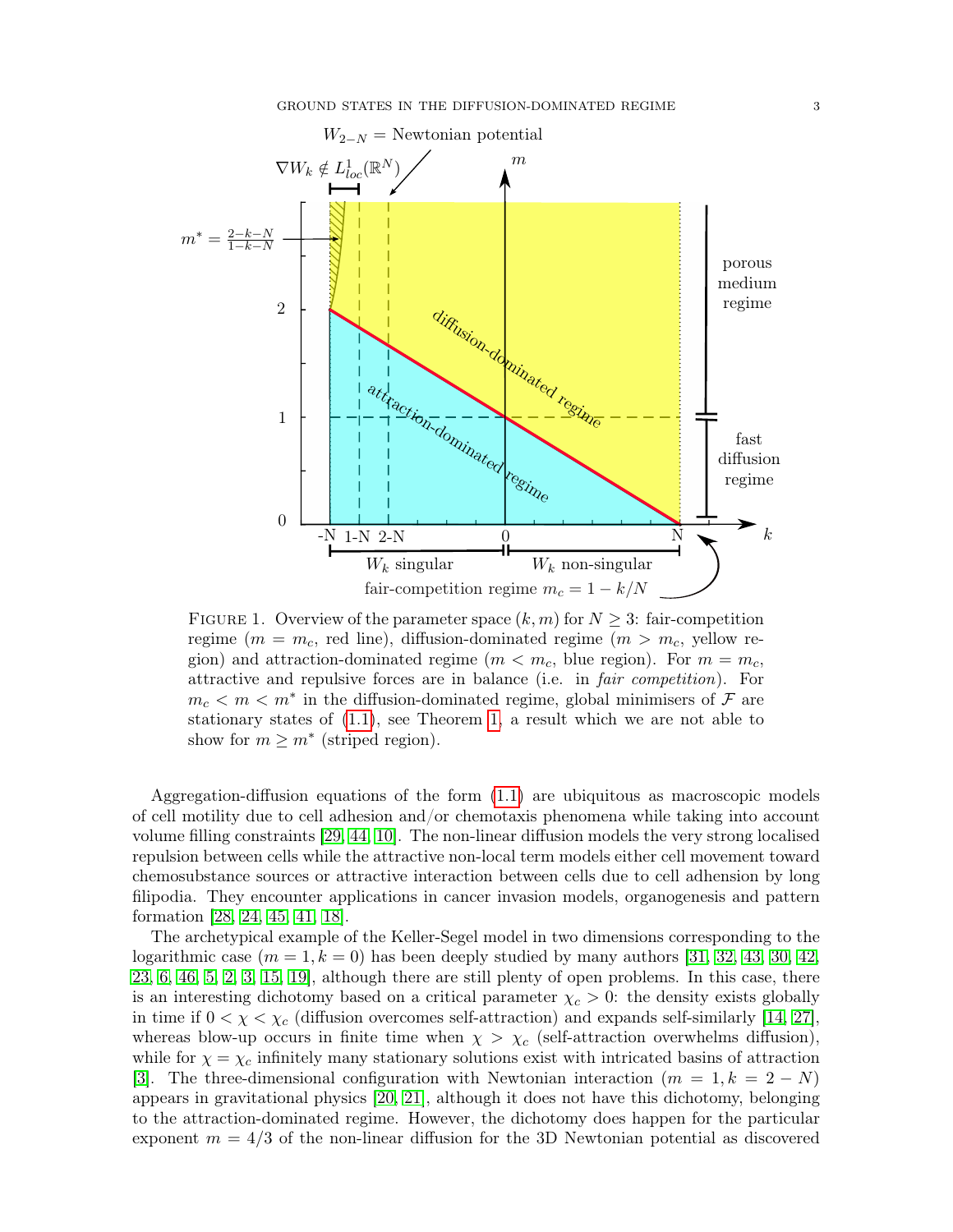in [\[4\]](#page-22-2). This was subsequently generalised for the fair-competition regime where  $m = m<sub>c</sub>$  for a given  $k \in (-N, 0)$  in [\[12,](#page-23-17) [13\]](#page-23-18).

In fact, as mentioned before two other different regimes appear: the diffusion-dominated case when  $m > m_c$  and the attraction-dominated case when  $m < m_c$ . In Figure [1,](#page-2-0) we make a sketch of the different regimes including cases related to non-singular kernels for the sake of completeness. Note that non-singular kernels  $k > 0$  allow for values of  $m < 1$  corresponding to fast-diffusion behaviour in the diffusion-dominated regime  $m > m_c$ . We refer to [\[12,](#page-23-17) [13\]](#page-23-18) and the references therein for a full discussion of the state of the art in these regimes.

In the diffusion-dominated case, it was already proven in [\[16\]](#page-23-19) that global minimisers exist in the particular case of  $m > 1 = m_c$  for the logarithmic interaction kernel  $k = 0$ . Their uniqueness up to translation and mass normalisation is a consequence of the important sym-metrisation result in [\[17\]](#page-23-20) asserting that all stationary states to [\(1.1\)](#page-0-0) for  $2 - N \leq k < 0$  are radially symmetric. We will generalise this result to our present framework for the range  $-N < k < 2-N$  not included in [\[17\]](#page-23-20) due to the special treatment needed for the arising singular integral terms. This is the main goal of Section [2](#page-4-1) where we remind the reader the precise definition and basic properties of stationary states for [\(1.1\)](#page-0-0). In short, we show that stationary solutions are continuous compactly supported radially non-increasing functions with respect to their centre of mass. Some of these results are in fact generalisations of previous results in [\[12,](#page-23-17) [17\]](#page-23-20) and we skip some of the details.

Let us finally comment that the symmetrisation result reduces the uniqueness of stationary states to uniqueness of radial stationary states that eventually leads to a full equivalence between stationary states and global minimisers of the free energy [\(1.3\)](#page-1-0). This was used in [\[17\]](#page-23-20) to solve completely the 2D case with  $m > 1 = m_c$  for the logarithmic interaction kernel  $k = 0$ , and it was the new ingredient to fully characterise the long-time asymptotics of [\(1.1\)](#page-0-0) in that particular case.

In view of the main results already announced above, we show in Section [3](#page-7-0) the existence of global minimisers for the full range  $m > m_c$  and  $k \in (-N, 0)$  which are steady states of the equation [\(1.1\)](#page-0-0) as soon as  $m < m^*$ . This additional constraint on the range of non-linearities appears only in the most singular range  $-N < k < 1-N$  and allows us to get the right Hölder regularity on the minimisers in order to make sense of the singular integral in the gradient of the attractive non-local potential force [\(1.2\)](#page-1-2).

Besides existence of minimisers, Section [3](#page-7-0) contains some of the main novelties of this paper. First, in order to prove boundedness of minimisers, we develop a fine estimate on the interaction term based on the asymptotics of the Riesz potential of radial functions, and show that this estimate is well suited exactly for the diffusion dominated regime (see Lemma [15](#page-9-0) and Theorem [16\)](#page-11-0). Moreover, thanks to the Schauder estimates for the fractional Laplacian, we improve the regularity results for minimisers in [\[12\]](#page-23-17) and show that they are smooth inside their support, see Theorem [21.](#page-17-0) This result applies both to the diffusion dominated and fair competition regime.

These global minimisers are candidates to play an important role in the long-time asymptotics of [\(1.1\)](#page-0-0). We show their uniqueness in one dimension by optimal transportation techniques in Section [4.](#page-18-0) The challenging open problems remaining are uniqueness of radially non-increasing stationary solutions to [\(1.1\)](#page-0-0) in its full generality and the long-time asymptotics of [\(1.1\)](#page-0-0) in the whole diffusion-dominated regime, even for non-singular kernels within the fast diffusion case.

Plan of the paper: In Section [2](#page-4-1) we define and analyse stationary states, showing that they are radially symmetric and compactly supported. Section [3](#page-7-0) is devoted to global minimisers. We show that global minimisers exist, are bounded and we provide their regularity properties. Eventually, Section [4](#page-18-0) proves uniqueness of stationary states in the one-dimensional case.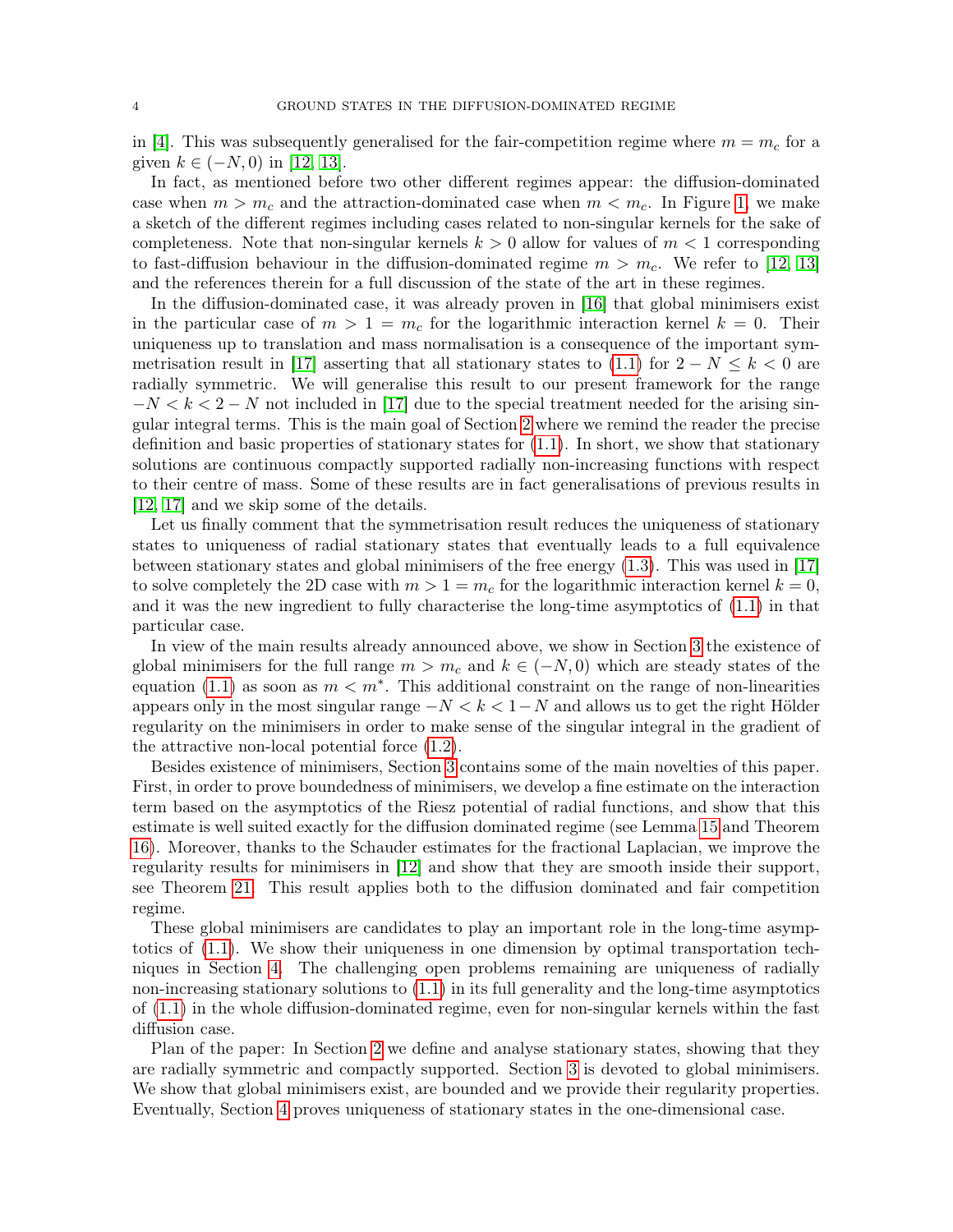## <span id="page-4-7"></span>2. STATIONARY STATES

<span id="page-4-1"></span>Let us define precisely the notion of stationary states to the diffusion-aggregation equation  $(1.1).$  $(1.1).$ 

<span id="page-4-0"></span>**Definition 3.** Given  $\bar{\rho} \in L^1_+(\mathbb{R}^N) \cap L^{\infty}(\mathbb{R}^N)$  with  $||\bar{\rho}||_1 = 1$  and letting  $\bar{S}_k = W_k * \bar{\rho}$ , we say that  $\bar{\rho}$  is a **stationary state** for the evolution equation [\(1.1\)](#page-0-0) if  $\bar{\rho}^m \in \mathcal{W}_{loc}^{1,2}(\mathbb{R}^N)$ ,  $\nabla \bar{S}_k \in L^1_{loc}(\mathbb{R}^N)$ , and it satisfies

(2.1) 
$$
\nabla \bar{\rho}^m = -\chi \bar{\rho} \nabla \bar{S}_k
$$

in the sense of distributions in  $\mathbb{R}^N$ . If  $-N < k \leq 1-N$ , we further require  $\bar{\rho} \in C^{0,\alpha}(\mathbb{R}^N)$  for some  $\alpha \in (1 - k - N, 1)$ .

In fact, as shown in [\[12\]](#page-23-17) via a near-far field decomposition argument of the drift term, the function  $S_k$  and its gradient defined in [\(1.2\)](#page-1-2) satisfy even more than the regularity  $\nabla S_k \in$  $L^1_{loc}(\mathbb{R}^N)$  required in Definition [3:](#page-4-0)

<span id="page-4-2"></span>**Lemma 4.** Let  $\rho \in L^1_+ (\mathbb{R}^N) \cap L^{\infty} (\mathbb{R}^N)$  with  $||\rho||_1 = 1$  and  $k \in (-N, 0)$ . Then the following regularity properties hold:

- (i)  $S_k \in L^{\infty}(\mathbb{R}^N)$ .
- (ii)  $\nabla S_k \in L^{\infty}(\mathbb{R}^N)$ , assuming additionally  $\rho \in C^{0,\alpha}(\mathbb{R}^N)$  with  $\alpha \in (1-k-N,1)$  in the range  $k \in (-N, 1-N]$ .

Lemma [4](#page-4-2) implies further regularity properties for stationary states of [\(1.1\)](#page-0-0). For precise proofs, see [\[12\]](#page-23-17).

<span id="page-4-3"></span>**Proposition 5.** Let  $k \in (-N, 0)$  and  $m > m_c$ . If  $\bar{\rho}$  is a stationary state of equation [\(1.1\)](#page-0-0) and  $\bar{S}_k = W_k * \bar{\rho}$ , then  $\bar{\rho}$  is continuous on  $\mathbb{R}^N$ ,  $\bar{\rho}^{m-1} \in \mathcal{W}^{1,\infty}(\mathbb{R}^N)$ , and

<span id="page-4-6"></span>(2.2) 
$$
\bar{\rho}(x)^{m-1} = \frac{m-1}{m} \left( C[\bar{\rho}](x) - \chi \bar{S}_k(x) \right)_+, \qquad \forall x \in \mathbb{R}^N,
$$

where  $C[\bar{\rho}](x)$  is constant on each connected component of supp  $(\bar{\rho})$ .

It follows from Proposition [5](#page-4-3) that  $\bar{\rho} \in \mathcal{W}^{1,\infty}(\mathbb{R}^N)$  in the case  $m_c < m \leq 2$ .

2.1. Radial Symmetry of Stationary States. The aim of this section is to prove that stationary states of [\(1.1\)](#page-0-0) are radially symmetric. This is one of the main results of [\[17\]](#page-23-20), and is achieved there under the assumption that the interaction kernel is not more singular than the Newtonian potential close to the origin. As we will briefly describe in the proof of the next result, the main arguments continue to hold even for the more singular Riesz kernels  $W_k$ .

<span id="page-4-5"></span>**Theorem 6** (Radiality of stationary states). Let  $\chi > 0$  and  $m > m_c$ . If  $\bar{\rho} \in L^1_+(\mathbb{R}^N) \cap L^{\infty}(\mathbb{R}^N)$ with  $\|\bar{\rho}\|_1 = 1$  is a stationary state of [\(1.1\)](#page-0-0) in the sense of Definition [3,](#page-4-0) then  $\bar{\rho}$  is radially symmetric non-increasing up to a translation.

Proof. The proof is based on a contradiction argument, being an adaptation of that in [\[17,](#page-23-20) Theorem 2.2, to which we address the reader the more technical details. Assume that  $\bar{\rho}$  is not radially decreasing up to *any* translation. By Proposition [5,](#page-4-3) we have

$$
|\nabla \bar{\rho}^{m-1}(x)| \le c
$$

for some positive constant c in supp $(\bar{\rho})$ . Let us now introduce the *continuous Steiner symmetri*sation  $S^{\tau}\bar{\rho}$  in direction  $e_1 = (1, 0, \dots, 0)$  of  $\bar{\rho}$  as follows. For any  $x_1 \in \mathbb{R}, x' \in \mathbb{R}^{N-1}, h > 0$ , let

<span id="page-4-4"></span>
$$
S^{\tau}\bar{\rho}(x_1,x') := \int_0^{\infty} 1\!\!1_{M^{\tau}(U_{x'}^h)}(x_1) \,dh\,,
$$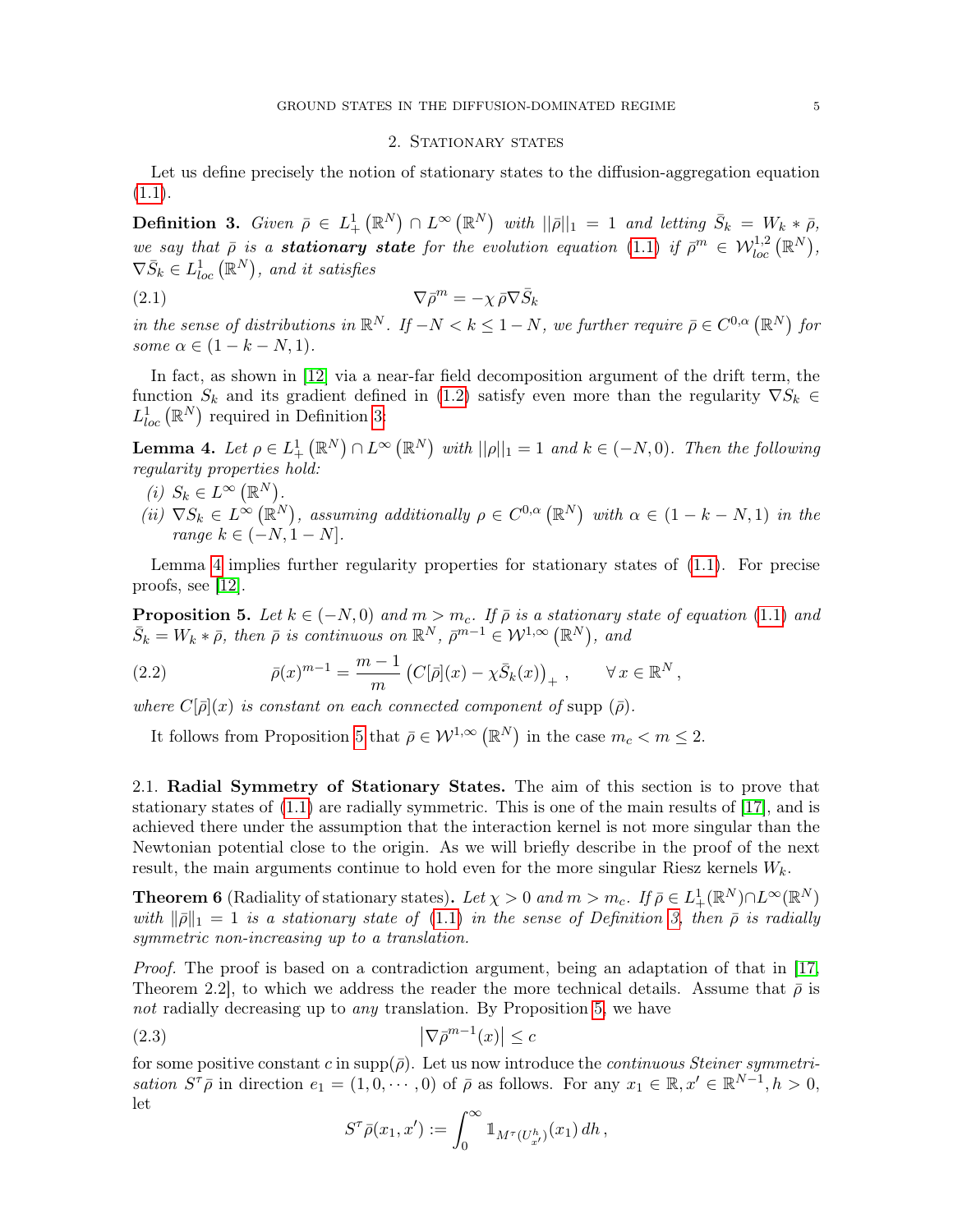where

<span id="page-5-2"></span><span id="page-5-0"></span>
$$
U_{x'}^h = \{x_1 \in \mathbb{R} : \bar{\rho}(x_1, x') > h\}
$$

and  $M^{\tau}(U^h_{x'})$  is the continuous Steiner symmetrisation of the  $U^h_{x'}$  (see [\[17\]](#page-23-20) for the precise definitions and all the related properties). As in [\[17\]](#page-23-20), our aim is to show that there exists a continuous family of functions  $\mu(\tau, x)$  such that  $\mu(0, \cdot) = \overline{\rho}$  and some positive constants  $C_1 > 0$ ,  $c_0 > 0$  and a small  $\delta_0 > 0$  such that the following estimates hold for all  $\tau \in [0, \delta_0]$ :

(2.4) 
$$
\mathcal{F}[\mu(\tau,\cdot)] - \mathcal{F}[\bar{\rho}] \leq -c_0 \tau
$$

(2.5) 
$$
|\mu(\tau, x) - \bar{\rho}(x)| \le C_1 \bar{\rho}(x)\tau \quad \text{for all } x \in \mathbb{R}^N
$$

<span id="page-5-1"></span>(2.6) 
$$
\int_{\Omega_i} (\mu(\tau, x) - \bar{\rho}(x)) dx = 0 \quad \text{for any connected component } \Omega_i \text{ of } \text{supp}(\bar{\rho}).
$$

Following the arguments of the proof in [\[17,](#page-23-20) Proposition 2.7], if we want to construct a continuous family  $\mu(\tau, \cdot)$  for [\(2.5\)](#page-5-0) to hold, it is convenient to modify suitably the continuous Steiner symmetrisation  $S^{\tau}\bar{\rho}$  in order to have a better control of the speed in which the level sets  $U_{x'}^{h}$ are moving. More precisely, we define  $\mu(\tau, \cdot) = \tilde{S}^{\tau} \bar{\rho}$  as

$$
\tilde{S}^{\tau}\bar{\rho}_0(x_1, x') := \int_0^{\infty} \mathbb{1}_{M^{v(h)\tau}(U_{x'}^h)}(x_1) \, dh
$$

with  $v(h)$  defined as

$$
v(h) := \begin{cases} 1 & h > h_0, \\ 0 & 0 < h \le h_0, \end{cases}
$$

for some sufficiently small constant  $h_0 > 0$  to be determined. Note that this choice of the velocity is different to the one in [\[17,](#page-23-20) Proposition 2.7] since we are actually keeping the level sets of  $\tilde{S}^{\tau}\bar{\rho}(\cdot,x')$  frozen below the layer at height  $h_0$ . Next, we note that inequality [\(2.3\)](#page-4-4) and the Lipschitz regularity of  $\bar{S}_k$  (Lemma [4\)](#page-4-2) are the only basic ingredients used in the proof of [\[17,](#page-23-20) Proposition 2.7] to show that the family  $\mu(\tau, \cdot)$  satisfies [\(2.5\)](#page-5-0) and [\(2.6\)](#page-5-1). Therefore, it remains to prove [\(2.4\)](#page-5-2). Since different level sets of  $\tilde{S}^{\tau}\bar{\rho}(\cdot,x')$  are moving at different speeds  $v(h)$ , we do not have  $M^{v(h_1)\tau}(U_{x'}^{h_1}) \subset M^{v(h_2)\tau}(U_{x'}^{h_2})$  for all  $h_1 > h_2$ , but it is still possible to prove that (see [\[17,](#page-23-20) Proposition  $2.7$ ])

<span id="page-5-4"></span>
$$
\mathcal{H}_m[\tilde{S}^\tau \bar{\rho}] \le \mathcal{H}_m[\bar{\rho}] \text{ for all } \tau \ge 0.
$$

Then, in order to establish [\(2.4\)](#page-5-2), it is enough to show

<span id="page-5-3"></span>(2.7) 
$$
\mathcal{W}_k[\tilde{S}^\tau \bar{\rho}] \le \mathcal{W}_k[\bar{\rho}] - \chi c_0 \tau \quad \text{for all } \tau \in [0, \delta_0], \text{ for some } c_0 > 0 \text{ and } \delta_0 > 0.
$$

As in the proof of  $[17,$  Proposition 2.7, proving  $(2.7)$  reduces to show that for sufficiently small  $h_0 > 0$  one has

(2.8) 
$$
\left| \mathcal{W}_k[\tilde{S}^\tau \bar{\rho}] - \mathcal{W}_k[S^\tau \bar{\rho}] \right| \leq \frac{c\chi\tau}{2} \quad \text{for all } \tau.
$$

To this aim, we write

$$
S^{\tau}\bar{\rho}(x_1, x') = \int_{h_0}^{\infty} \mathbb{1}_{M^{\tau}(U_{x'}^h)}(x_1)dh + \int_0^{h_0} \mathbb{1}_{M^{\tau}(U_{x'}^h)}(x_1)dh =: f_1(\tau, x) + f_2(\tau, x)
$$

and we split  $S^{\tau} \bar{\rho}$  similarly, taking into account that  $v(h) = 1$  for all  $h > h_0$ :

$$
\tilde{S}^{\tau}\bar{\rho}(x_1,x') = f_1(\tau,x) + \int_0^{h_0} \mathbb{1}_{M^{v(h)\tau}(U_{x'}^h)}(x_1)dh =: f_1(\tau,x) + \tilde{f}_2(\tau,x).
$$

Note that

$$
f_2 = S^{\tau}(\mathcal{T}^{h_0}\bar{\rho}),
$$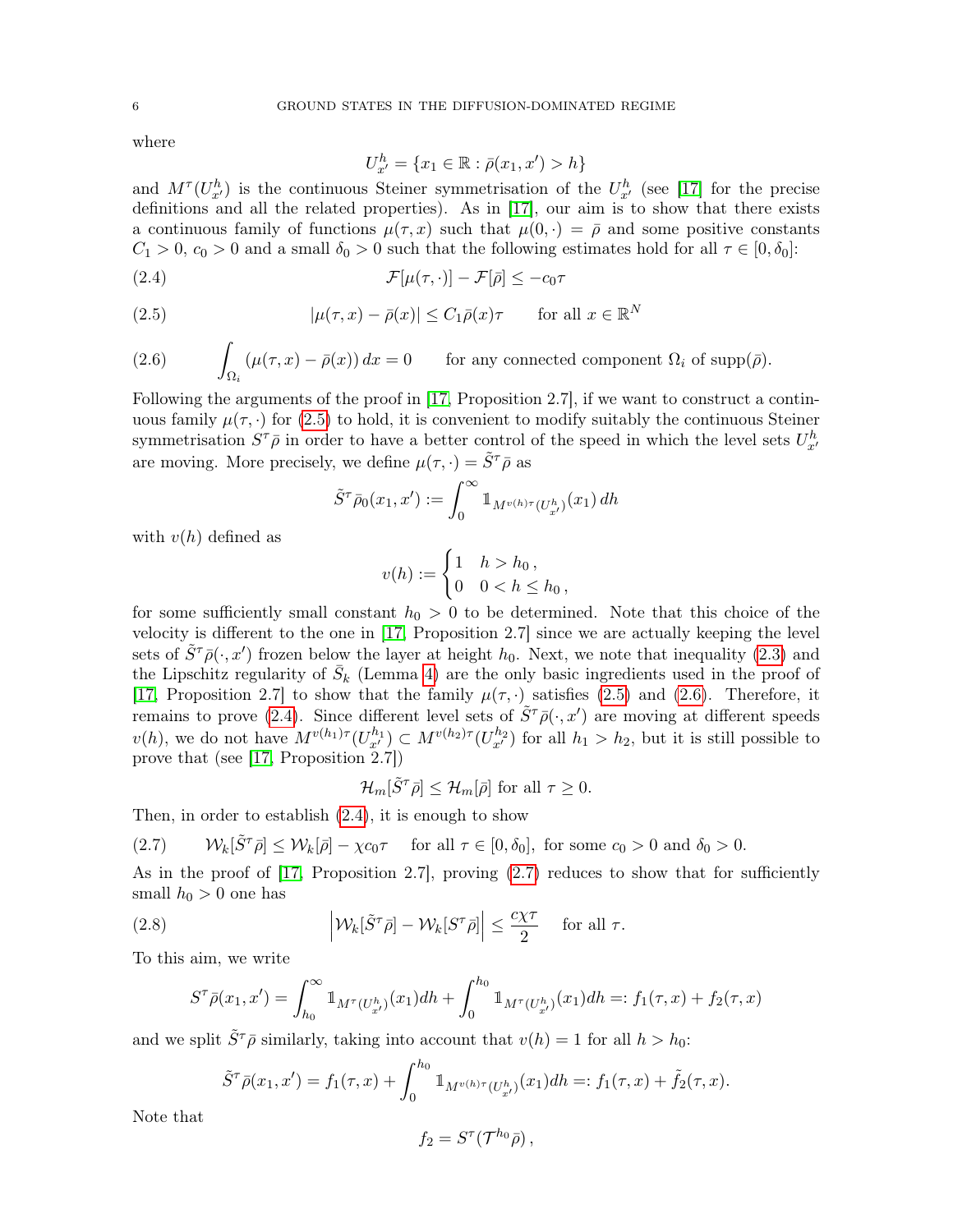where  $\mathcal{T}^{h_0}\bar{\rho}$  is the truncation at height  $h_0$  of  $\bar{\rho}$ . Since  $v(h) = 0$  for  $h \leq h_0$ , we have

$$
\tilde{f}_2=\mathcal{T}^{h_0}\bar{\rho}.
$$

If we are in the singular range  $k \in (-N, 1 - N]$ , we have  $\bar{\rho} \in C^{0,\alpha}(\mathbb{R}^N)$  for some  $\alpha \in$  $(1-k-N, 1)$ . Since the continuous Steiner symmetrisation decreases the modulus of continuity (see [\[8,](#page-23-21) Theorem 3.3] and [8, Corollary 3.1]), we also have  $S^{\tau}\bar{\rho}$ ,  $f_2$ ,  $\tilde{f}_2 \in C^{0,\alpha}(\mathbb{R}^N)$ . Further, Lemma [4](#page-4-2) and the arguments of [\[17,](#page-23-20) Proposition 2.7] guarantee that the expressions

$$
A_1(\tau) := \left| \int f_2(W_k * f_1) - \tilde{f}_2(W_k * f_1) dx \right| \quad \text{and} \quad A_2(\tau) := \left| \int f_2(W_k * f_2) - \tilde{f}_2(W_k * \tilde{f}_2) dx \right|
$$

can be controlled by  $||\bar{\rho}||_{\infty}$  and the  $\alpha$ -Hölder seminorm of  $\bar{\rho}$ . Hence, we can apply the argument in [\[17,](#page-23-20) Proposition 2.7] to conclude for the estimate [\(2.8\)](#page-5-4). Now it is possible to proceed exactly as in the proof of [\[17,](#page-23-20) Theorem 2.2] to show that for some positive constant  $C_2$ , we have the quadratic estimate

$$
|\mathcal{F}[\mu(\tau,\cdot)] - \mathcal{F}[\bar{\rho}]| \le C_2 \tau^2
$$

,

which is a contradiction with [\(2.4\)](#page-5-2) for small  $\tau$ .

2.2. Stationary States are Compactly Supported. In this section, we will prove that all stationary states of equation [\(1.1\)](#page-0-0) have compact support, which agrees with the properties shown in [\[33,](#page-23-22) [16,](#page-23-19) [17\]](#page-23-20). We begin by stating a useful asymptotic estimate on the Riesz potential inspired by [\[49,](#page-24-6) §4]. For the proof of Proposition [7,](#page-6-0) see Appendix [A.](#page-20-0)

<span id="page-6-0"></span>**Proposition 7** (Riesz potential estimates). Let  $k \in (-N, 0)$  and let  $\rho \in \mathcal{Y}$  be radially symmetric.

(i) If  $1 - N < k < 0$ , then  $|x|^k * \rho(x) \leq C_1 |x|^k$  on  $\mathbb{R}^N$ . (ii) If  $-N < k \leq 1-N$  and if  $\rho$  is supported on a ball  $B_R$  for some  $R < \infty$ , then

<span id="page-6-2"></span>
$$
|x|^k * \rho(x) \le C_2 T_k(|x|, R) |x|^k, \qquad \forall |x| > R,
$$

where

(2.9) 
$$
T_k(|x|, R) := \begin{cases} \left(\frac{|x|+R}{|x|-R}\right)^{1-k-N} & \text{if } k \in (-N, 1-N), \\ \left(1 + \log\left(\frac{|x|+R}{|x|-R}\right)\right) & \text{if } k = 1-N \end{cases}
$$

Here,  $C_1 > 0$  and  $C_2 > 0$  are explicit constants depending only on k and N.

From the above estimate, we can derive the expected asymptotic behaviour at infinity.

<span id="page-6-1"></span>**Corollary 8.** Let  $\rho \in \mathcal{Y}$  be radially non-increasing. Then  $W_k * \rho$  vanishes at infinity, with decay not faster than that of  $|x|^{k}$ .

Proof. Notice that Proposition [7\(](#page-6-0)i) entails the decay of the Riesz potential at infinity for  $1 - N < k < 0$ . Instead, let  $-N < k \le 1 - N$ . Let  $r \in (1 - k - N, 1)$  and notice that  $|y|^k \le |y|^{k+r}$  if  $|y| \ge 1$ , so that if  $B_1$  is the unit ball centered at the origin we have

$$
|x|^{k} * \rho(x) \leq \int_{B_1} \rho(x - y)|y|^{k} dy + \int_{B_1^C} \rho(x - y)|y|^{k+r} dy
$$
  

$$
\leq \left(\sup_{y \in B_1} \rho(x - y)\right) \int_{B_1} |y|^{k} dy + (W_{k+r} * \rho)(x).
$$

The first term in the right hand side vanishes as  $|x| \to \infty$ , since  $y \mapsto |y|^k$  is integrable at the origin, and since  $\rho$  is radially non-increasing and vanishing at infinity as well. The second term goes to zero at infinity thanks to Proposition [7\(](#page-6-0)i), since the choice of r yields  $k + r > 1 - N$ .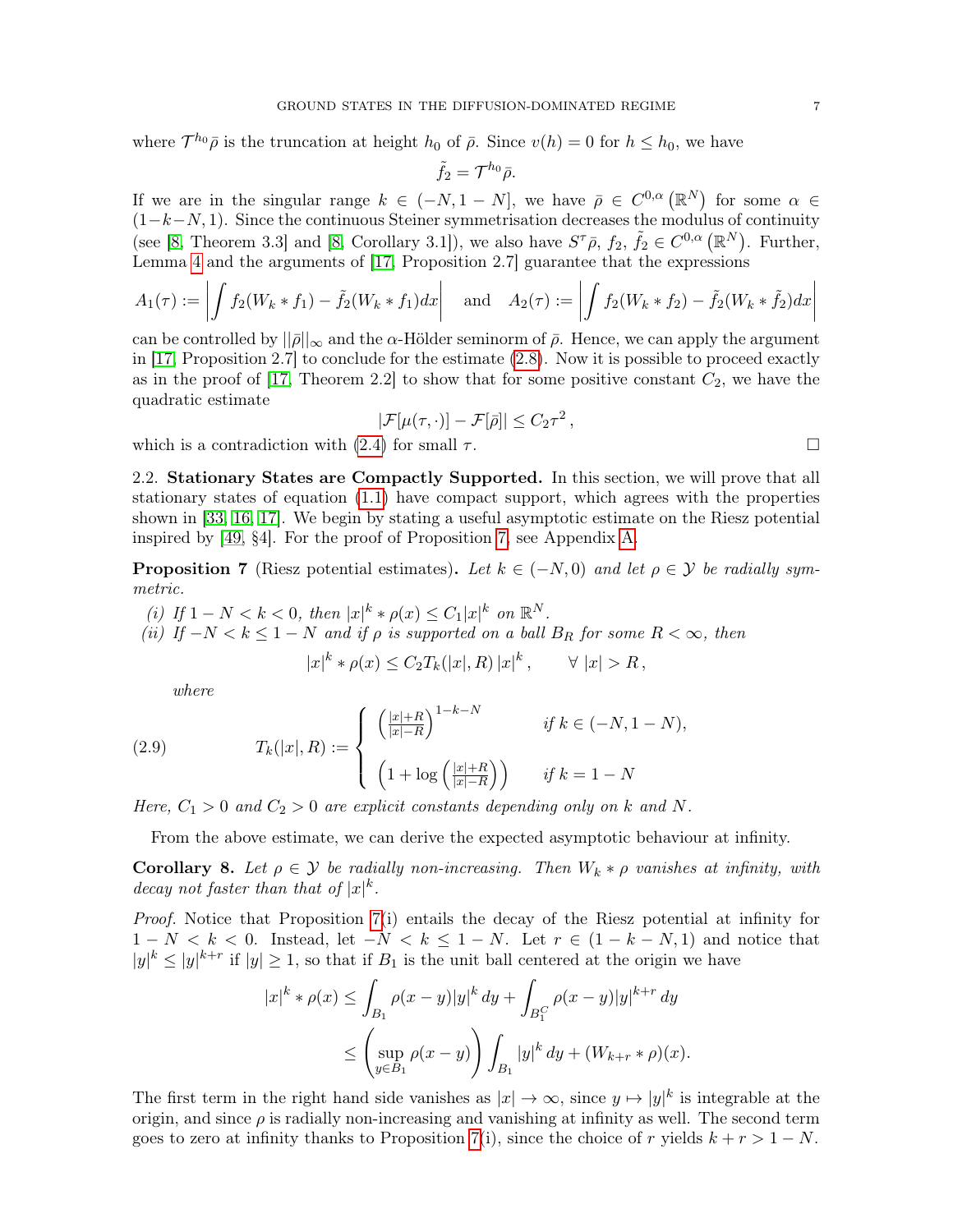On the other hand, the decay at infinity of the Riesz potential can not be faster than that of  $|x|^{k}$ . To see this, notice that there holds

$$
|x|^{k} * \rho(x) \ge \int_{B_1} \rho(y)|x - y|^{k} dy \ge (|x| + 1)^{k} \int_{B_1} \rho(y) dy
$$

with  $\int_{B_1} \rho > 0$  since  $\rho \in \mathcal{Y}$  is radially non-increasing.

As a rather simple consequence of Corollary [8,](#page-6-1) we obtain:

<span id="page-7-4"></span>**Corollary 9.** Let  $\bar{\rho}$  be a stationary state of [\(1.1\)](#page-0-0). Then  $\bar{\rho}$  is compactly supported.

*Proof.* By Theorem [6](#page-4-5) we have that  $\bar{\rho}$  is radially non-increasing up to a translation. Since the translation of a stationary state is itself a stationary state, we may assume that  $\bar{\rho}$  is radially symmetric with respect to the origin. Suppose by contradiction that  $\bar{\rho}$  is supported on the whole of  $\mathbb{R}^N$ , so that equation [\(2.2\)](#page-4-6) holds on the whole  $\mathbb{R}^N$ , with  $C_k[\bar{\rho}](x)$  replaced by a unique constant C. Then we necessarily have  $C = 0$ . Indeed,  $\bar{\rho}^{m-1}$  vanishes at infinity since it is radially decreasing and integrable, and by Corollary [8](#page-6-1) we have that  $\bar{S}_k = W_k * \bar{\rho}$  vanishes at infinity as well. Therefore

$$
\bar{\rho} = \left(\frac{\chi(m-1)}{m}\bar{S}_k\right)^{1/(m-1)}
$$

.

But Corollary [8](#page-6-1) shows that  $W_k * \rho$  decays at infinity not faster than  $|x|^k$  and this would entail, since  $m > m_c$ , a decay at infinity of  $\rho$  not faster than that of  $|x|^{-N}$ , contradicting the integrability of  $\rho$ .

### 3. Global Minimisers

<span id="page-7-0"></span>We start this section by recalling a key ingredient for the analysis of the regularity of the drift term in [\(1.1\)](#page-0-0), i.e. certain functional inequalities which are variants of the Hardy-Littlewood-Sobolev (HLS) inequality, also known as the weak Young's inequality [\[36,](#page-24-7) Theorem 4.3]: for all  $f \in L^p(\mathbb{R}^N)$ ,  $g \in L^q(\mathbb{R}^N)$  there exists an optimal constant  $C_{HLS} = C_{HLS}(p,q,k) > 0$  such that

<span id="page-7-1"></span>(3.1) 
$$
\left| \iint_{\mathbb{R}^N \times \mathbb{R}^N} f(x) |x - y|^k g(y) dx dy \right| \leq C_{HLS} ||f||_p ||g||_q,
$$
  
if 
$$
\frac{1}{p} + \frac{1}{q} = 2 + \frac{k}{N}, \quad p, q > 1, \quad k \in (-N, 0).
$$

The optimal constant  $C_{HLS}$  is found in [\[35\]](#page-24-8). In the sequel, we will make use of the following variations of above HLS inequality:

<span id="page-7-2"></span>**Theorem 10.** Let  $k \in (-N,0)$ , and  $m > m_c$ . For  $f \in L^1(\mathbb{R}^N) \cap L^m(\mathbb{R}^N)$ , we have

<span id="page-7-3"></span>(3.2) 
$$
\left| \iint_{\mathbb{R}^N \times \mathbb{R}^N} |x - y|^k f(x) f(y) dx dy \right| \leq C_* ||f||_1^{(k+N)/N} ||f||_{m_c}^{m_c},
$$

where  $C_* = C_*(k, m, N)$  is the best constant.

Proof. The inequality is a direct consequence of the standard sharp HLS inequality and of Hölder's inequality. It follows that  $C_*$  is finite and bounded from above by the optimal  $\Box$  constant in the HLS inequality.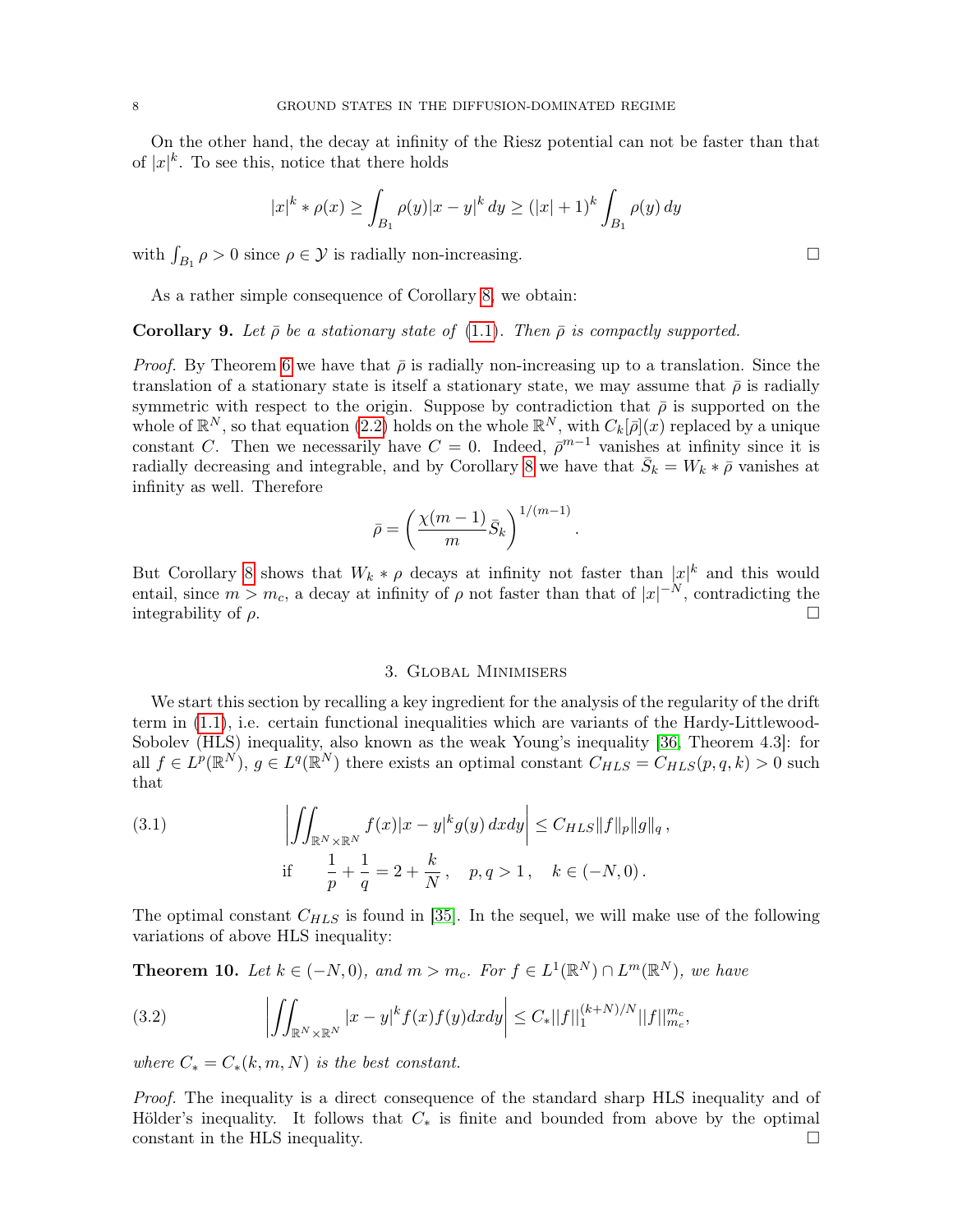## 3.1. Existence of Global Minimisers.

<span id="page-8-1"></span>**Theorem 11** (Existence of Global Minimisers). For all  $\chi > 0$  and  $k \in (-N, 0)$ , there exists a global minimiser  $\rho$  of  $\mathcal F$  in  $\mathcal Y$ . Moreover, all global minimisers of  $\mathcal F$  in  $\mathcal Y$  are radially nonincreasing.

We follow the concentration compactness argument as applied in Appendix A.1 of [\[33\]](#page-23-22). Our proof is based on [\[37,](#page-24-9) Theorem II.1, Corollary II.1]. Let us denote by  $\mathcal{M}^p(\mathbb{R}^N)$  the Marcinkiewicz space or weak  $L^p$  space.

<span id="page-8-4"></span>**Theorem 12.** (see [\[37,](#page-24-9) Theorem II.1]) Suppose  $W \in \mathcal{M}^p(\mathbb{R}^N)$ ,  $1 < p < \infty$ , and consider the problem

$$
I_M = \inf_{\rho \in \mathcal{Y}_{q,M}} \left\{ \frac{1}{m-1} \int_{\mathbb{R}^N} \rho^m dx + \frac{\chi}{2} \iint_{\mathbb{R}^N \times \mathbb{R}^N} W(x-y) \rho(x) \rho(y) dx dy \right\}.
$$

where

$$
\mathcal{Y}_{q,M} = \left\{ \rho \in L^q(\mathbb{R}^N) \cap L^1(\mathbb{R}^N), \ \rho \ge 0 \ a.e., \int_{\mathbb{R}^N} \rho(x) \, dx = M \right\}, \qquad q = \frac{p+1}{p} < m \, .
$$

Then there exists a minimiser of problem  $(I_M)$  if the following holds:

(3.3) 
$$
I_{M_0} < I_M + I_{M_0 - M} \quad \text{for all } M \in (0, M_0).
$$

<span id="page-8-2"></span>**Proposition 13.** (see [\[37,](#page-24-9) Corollary II.1]) Suppose there exists some  $\lambda \in (0, N)$  such that

<span id="page-8-3"></span><span id="page-8-0"></span>
$$
W(tx) \ge t^{-\lambda} W(x)
$$

for all  $t \geq 1$ . Then [\(3.3\)](#page-8-0) holds if and only if

(3.4) 
$$
I_M < 0 \quad \text{for all } M > 0 \, .
$$

*Proof of Theorem [11.](#page-8-1)* First of all, notice that our choice of potential  $W_k(x) = |x|^k / k$  is indeed in  $\mathcal{M}^p(\mathbb{R}^N)$  with  $p = -N/k$ . Further, it can easily be verified that Proposition [13](#page-8-2) applies with  $\lambda = -k$ . Hence we are left to show that there exists a choice of  $\rho \in \mathcal{Y}_{q,M}$  such that  $\mathcal{F}[\rho] < 0$ . Let us fix  $R > 0$  and define

$$
\rho_*(x) := \frac{MN}{\sigma_N R^N} \mathbbm{1}_{B_R}(x) ,
$$

where  $B_R$  denotes the ball centered at zero and of radius  $R > 0$ , and where  $\sigma_N = 2\pi^{(N/2)}/\Gamma(N/2)$ denotes the surface area of the N-dimensional unit ball. Then

$$
\mathcal{H}_{m}[\rho_{*}] = \frac{1}{m-1} \int_{\mathbb{R}^{N}} \rho_{*}^{m} dx = \frac{(MN)^{m} \sigma_{N}^{1-m}}{N(m-1)} R^{N(1-m)},
$$
  

$$
\mathcal{W}_{k}[\rho_{*}] = \frac{1}{2} \iint_{\mathbb{R}^{N} \times \mathbb{R}^{N}} W_{k}(x-y) \rho_{*}(x) \rho_{*}(y) dx dy
$$
  

$$
= \frac{(MN)^{2}}{2k \sigma_{N}^{2} R^{2N}} \iint_{\mathbb{R}^{N} \times \mathbb{R}^{N}} |x-y|^{k} \mathbb{1}_{B_{R}}(x) \mathbb{1}_{B_{R}}(y) dx dy
$$
  

$$
\leq \frac{(MN)^{2}}{2k \sigma_{N}^{2} R^{2N}} (2R)^{k} \frac{\sigma_{N}^{2}}{N^{2}} R^{2N} = 2^{k-1} M^{2} \frac{R^{k}}{k} < 0.
$$

We conclude that

$$
\mathcal{F}[\rho_*] = \mathcal{H}_m[\rho_*] + \chi \mathcal{W}_k[\rho_*] \le \frac{M^m N^{m-1} \sigma_N^{1-m}}{(m-1)} R^{N(1-m)} + 2^{k-1} M^2 \chi \frac{R^k}{k}.
$$

Since we are in the diffusion-dominated regime  $N(1-m) < k < 0$ , we can choose  $R > 0$  large enough such that  $\mathcal{F}[\rho_*] < 0$ , and hence condition [\(3.4\)](#page-8-3) is satisfied. We conclude by Proposition [13](#page-8-2) and Theorem [12](#page-8-4) that there exists a minimiser  $\bar{\rho}$  of  $\mathcal F$  in  $\mathcal Y_{q,M}$  with  $q = (p+1)/p = (N-k)/N$ .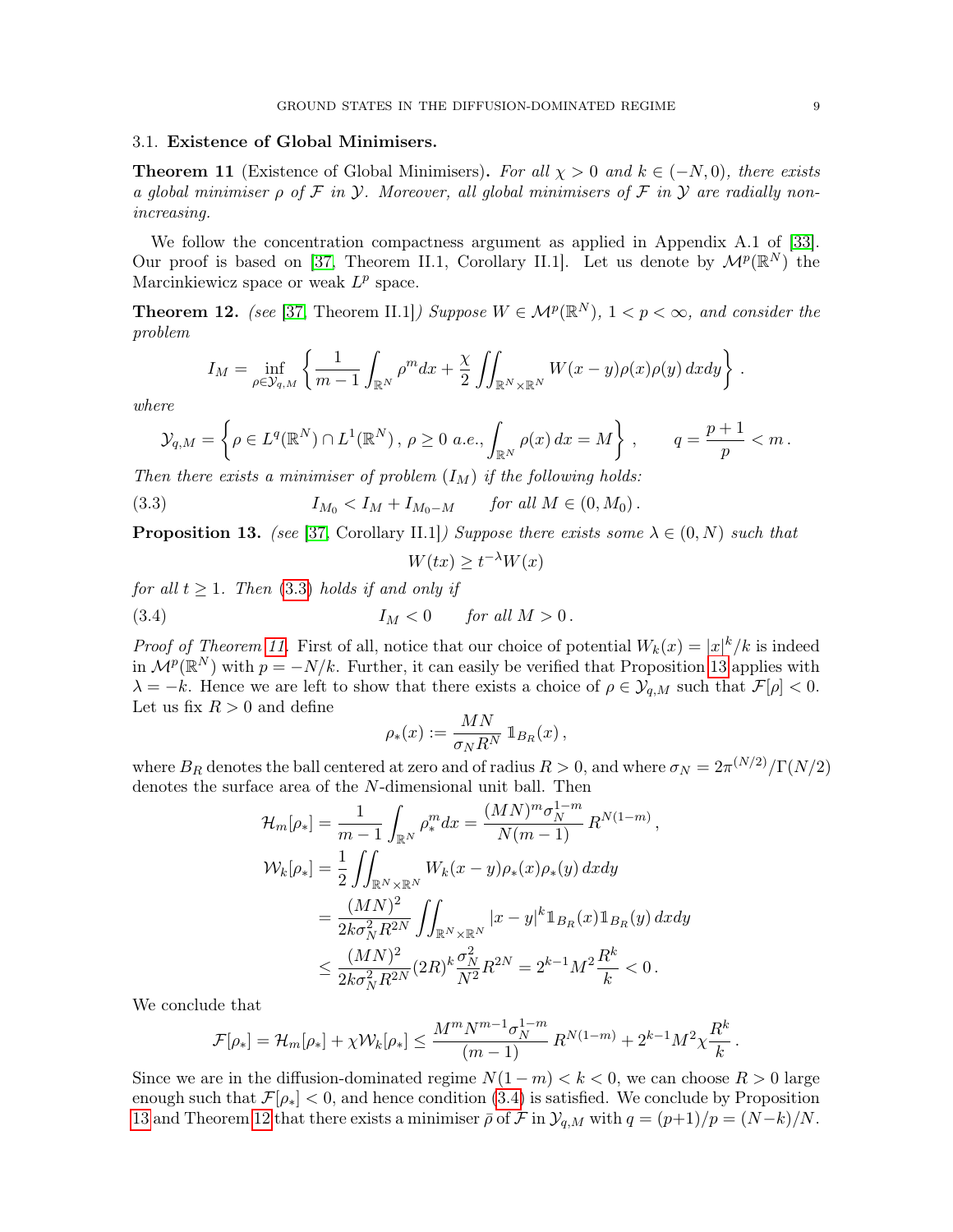It can easily be seen that in fact  $\bar{\rho} \in L^m(\mathbb{R}^N)$  using the HLS inequality [\(3.1\)](#page-7-1):

$$
-\mathcal{W}_k[\rho] = \frac{1}{2} \iint_{\mathbb{R}^N \times \mathbb{R}^N} \frac{|x - y|^k}{(-k)} \rho(x)\rho(y) dx dy \le \frac{C_{HLS}}{(-2k)} ||\rho||_r^2,
$$

where  $r = 2N/(2N + k) = 2p/(2p - 1)$ . Using Hölder's inequality, we find

$$
-\mathcal{W}_k[\rho] \le \frac{C_{HLS}}{(-2k)} ||\rho||_q^q ||\rho||_1^{2-q}
$$

.

Hence, since  $\mathcal{F}[\bar{\rho}] < 0$ ,

$$
||\bar{\rho}||_m^m \le -\chi(m-1)\mathcal{W}_k[\bar{\rho}] \le \chi(m-1)\left(\frac{M^{2-q}C_{HLS}}{(-2k)}\right)||\bar{\rho}||_q^q < \infty.
$$

Translating  $\bar{\rho}$  so that its centre of mass is at zero and choosing  $M = 1$ , we obtain a minimiser  $\bar{\rho}$  of F in Y. Moreover, by Riesz's rearrangement inequality [\[36,](#page-24-7) Theorem 3.7], we have

$$
\mathcal{W}_k[\rho^\#] \leq \mathcal{W}_k[\rho], \qquad \forall \rho \in \mathcal{Y},
$$

where  $\rho^{\#}$  is the Schwarz decreasing rearrangement of  $\rho$ . Thus, if  $\bar{\rho}$  is a global minimiser of  $\mathcal F$ in  $\mathcal{Y}$ , then so is  $\bar{\rho}^{\#}$ , and it follows that

$$
\mathcal{W}_k[\bar{\rho}^\#] = \mathcal{W}_k[\bar{\rho}]\,.
$$

We conclude from [\[36,](#page-24-7) Theorem 3.7] that  $\bar{\rho} = \bar{\rho}^{\#}$ , and so all global minimisers of  $\mathcal F$  in  $\mathcal Y$  are radially symmetric non-increasing.

Global minimisers of  $\mathcal F$  satisfy a corresponding Euler–Lagrange condition. The proof can be directly adapted from [\[16,](#page-23-19) Theorem 3.1] or [\[12,](#page-23-17) Proposition 3.6], and we omit it here.

<span id="page-9-1"></span>**Proposition 14.** Let  $k \in (-N, 0)$  and  $m > m_c$ . If  $\rho$  is a global minimiser of the free energy functional  $\mathcal F$  in  $\mathcal Y$ , then  $\rho$  is radially symmetric and non-increasing, satisfying

(3.5) 
$$
\rho^{m-1}(x) = \left(\frac{m-1}{m}\right) (D[\rho] - \chi W_k * \rho(x))_+ \quad a.e. \text{ in } \mathbb{R}^N.
$$

Here, we denote

<span id="page-9-2"></span>
$$
D[\rho] := 2\mathcal{F}[\rho] + \left(\frac{m-2}{m-1}\right) ||\rho||_m^m, \qquad \rho \in \mathcal{Y}.
$$

3.2. Boundedness of Global Minimisers. This section is devoted to showing that all global minimisers of F in Y are uniformly bounded. In the following, for a radial function  $\rho \in L^{\overline{1}}(\mathbb{R}^N)$ we denote by  $M_{\rho}(R) := \int_{B_R} \rho \, dx$  the corresponding mass function, where  $B_R$  is a ball of radius  $R$ , centered at the origin. We start with the following technical lemma:

<span id="page-9-0"></span>**Lemma 15.** Let  $\chi > 0$ ,  $-N < k < 0$ ,  $m > 1$  and  $0 \le q < m/N$ . Assume  $\rho \in \mathcal{Y}$  is radially decreasing. For a fixed  $H > 0$ , the level set  $\{\rho \geq H\}$  is a ball centered at the origin whose radius we denote by  $A_H$ . Then we have the following cross-range interaction estimate: there exists  $H_0 > 1$ , depending only on q, N, m,  $\|\rho\|_m$ , such that, for any  $H > H_0$ ,

$$
\int_{B_{A_H}^C} \int_{B_{A_H}} |x - y|^k \rho(x) \rho(y) \, dx \, dy \le C_{k,N} \, M_\rho(A_H) \, \mathcal{K}_{k,q,N}(H),
$$

where

$$
\mathcal{K}_{k,q,N}(H) := \begin{cases} H^{1-q(k+N)} + H^{-kq} & \text{if } k \in (-N,0), \ k \neq 1-N, \\ H^{1-q}(2 + \log(1 + H^q)) + H^{q(N-1)} & \text{if } k = 1-N \end{cases}
$$

and  $C_{k,N}$  is a constant depending only on k and N.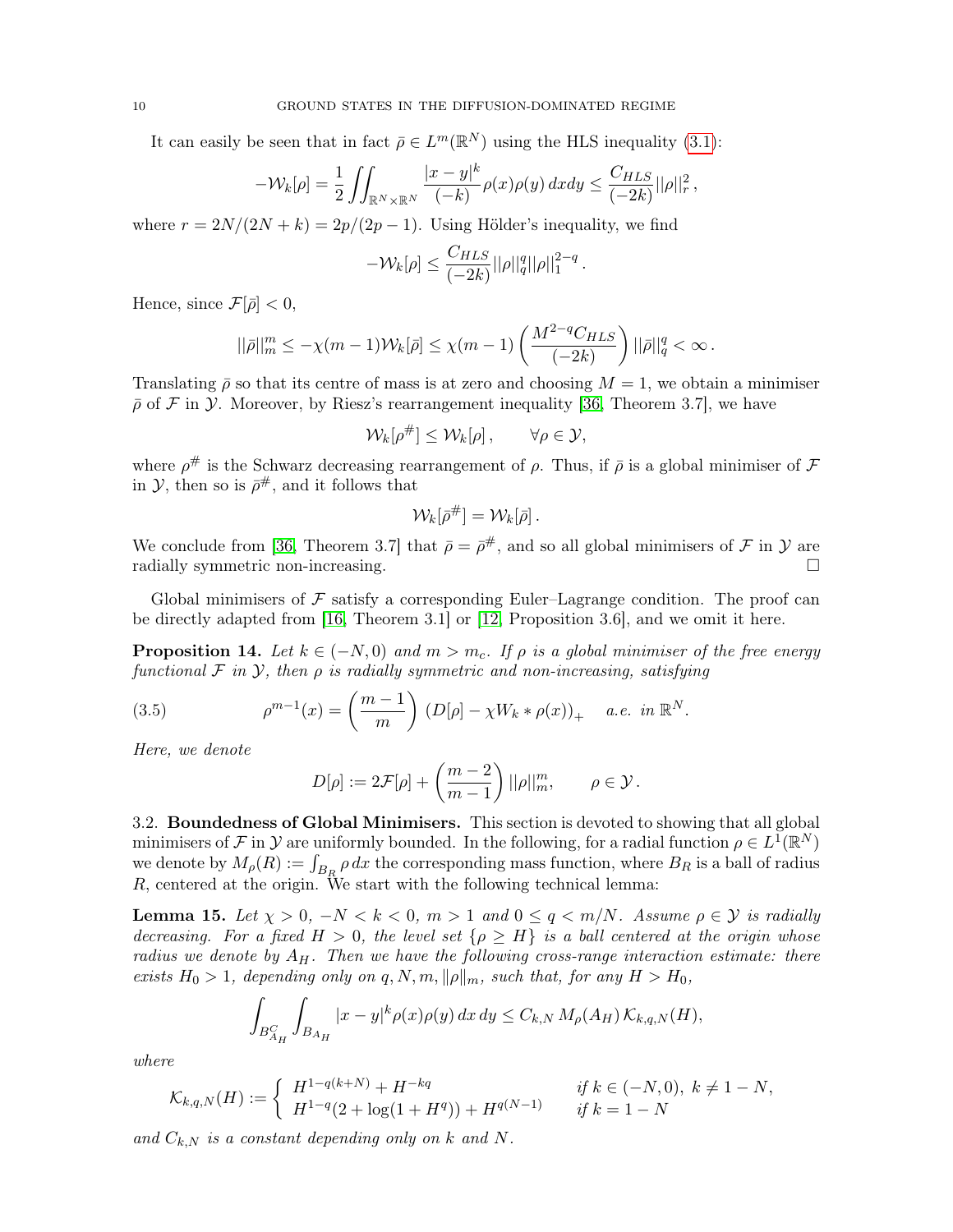*Proof.* Notice that the result is trivial if  $\rho$  is bounded. The interesting case here is  $\rho$  unbounded, implying that  $A_H > 0$  for any  $H > 0$ .

First of all, since  $\rho \in L^m(\mathbb{R}^N)$  and  $\rho \geq H$  on  $B_{A_H}$ , the estimate

$$
\frac{\sigma_N A_H^N}{N} H^m = \int_{B_{A_H}} H^m \le \int_{B_{A_H}} \rho^m \le ||\rho||_m^m
$$

implies that  $H^q A_H$  is vanishing as  $H \to +\infty$  as soon as  $q < m/N$ , and in particular that we can find  $H_0 > 1$ , depending only on  $q, m, N, ||\rho||_m$ , such that

 $H^{-q} \geq 2A_H$  for any  $H > H_0$ .

We fix  $q \in [0, m/N)$  and  $H > H_0$  as above from here on.

Let us make use of Proposition [7,](#page-6-0) which we apply to the compactly supported function  $\rho_H := \rho \mathbb{1}_{\{\rho > H\}} / M_{\rho} (A_H).$ 

$$
\boxed{\text{Case }1-N
$$

and hence, integrating against  $\rho$  on  $B_{A_H}^C$  and using  $\rho \leq H$  on  $B_{A_H}^C$ ,

$$
\int_{B_{A_{H}}^{C}} \int_{B_{A_{H}}} |x - y|^{k} \rho(x) \rho(y) dx dy \le C_{1} M_{\rho} (A_{H}) \int_{B_{A_{H}}^{C}} |x|^{k} \rho(x) dx \n= C_{1} M_{\rho} (A_{H}) \left( \int_{B_{A_{H}}^{C} \cap B_{H^{-q}}} |x|^{k} \rho(x) dx + \int_{B_{A_{H}}^{C} \setminus B_{H^{-q}}} |x|^{k} \rho(x) dx \right) \n\le C_{1} M_{\rho} (A_{H}) \left( H \int_{B_{A_{H}}^{C} \cap B_{H^{-q}}} |x|^{k} dx + H^{-kq} \int_{B_{A_{H}}^{C} \setminus B_{H^{-q}}} \rho(x) dx \right) \n\le C_{1} M_{\rho} (A_{H}) \left( H \sigma_{N} \int_{A_{H}}^{H^{-q}} r^{k+N-1} dr + H^{-kq} \right) \n\le C_{1} M_{\rho} (A_{H}) \left( \frac{\sigma_{N}}{k+N} H^{1-q(k+N)} + H^{-kq} \right),
$$

which conludes the proof in that case.

Case  $-N < k \leq 1-N$  In this case, we obtain from Proposition [7\(](#page-6-0)ii) applied to  $\rho_H$  the estimate

$$
\int_{B_{A_H}} |x - y|^k \rho(y) \, dy \le C_2 M_\rho(A_H) \, T_k(|x|, A_H) |x|^k \,, \qquad \forall x \in B_{A_H}^C \,,
$$

and integrating against  $\rho(x)$  over  $B_{A_H}^C$ , we have

<span id="page-10-0"></span>(3.6) 
$$
\int_{B_{A_H}^C} \int_{B_{A_H}} |x - y|^k \rho(x) \rho(y) dx dy \le C_2 M_\rho(A_H) \int_{B_{A_H}^C} T_k(|x|, A_H) |x|^k \rho(x) dx.
$$

We split the integral in the right hand side as  $I_1 + I_2$ , where

$$
I_1 := \int_{B_{A_H}^C \cap B_{H^{-q}}} T_k(|x|, A_H) |x|^k \rho(x) dx, \quad I_2 := \int_{B_{A_H}^C \backslash B_{H^{-q}}} T_k(|x|, A_H) |x|^k \rho(x) dx.
$$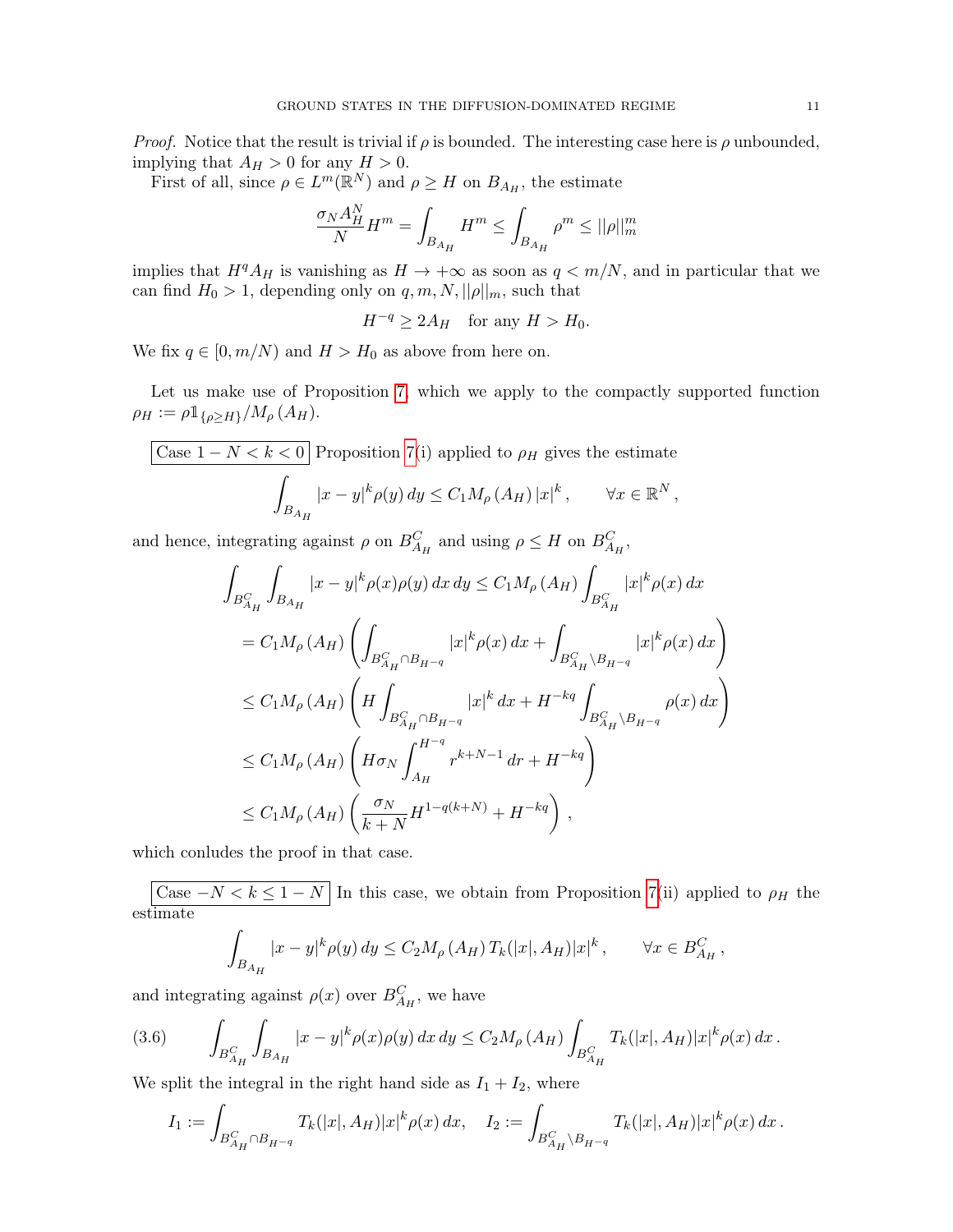Let us first consider  $I_2$ , where we have  $|x| \ge H^{-q} \ge 2A_H$  on the integration domain. Since the map  $|x| \mapsto \frac{|x|+A_H}{|x|-A_H}$  is monotonically decreasing to 1 in  $(A_H, +\infty)$ , it is bounded above by 3 on  $(2A_H, +\infty)$ . We conclude from  $(2.9)$  that  $T_k(|x|, A_H) \leq 3$  for  $|x| \in (H^{-q}, +\infty)$ . This entails

<span id="page-11-4"></span>(3.7) 
$$
I_2 \le 3 \int_{B_{A_H}^C \backslash B_{H^{-q}}} |x|^k \rho(x) dx \le 3 H^{-kq},
$$

where we used once again  $|x| \geq H^{-q}$ , recalling that  $k < 0$ .

Concerning  $I_1$ , we have  $\rho \leq H$  on  $B_{A_H}^C$  which entails

<span id="page-11-1"></span>(3.8) 
$$
I_1 \leq H \int_{B_{A_H}^C \cap B_{H^{-q}}} T_k(|x|, A_H) |x|^k dx = \sigma_N H \int_{A_H}^{H^{-q}} T_k(r, A_H) r^{k+N-1} dr.
$$

If  $-N < k < 1-N$ , we use  $(2.9)$  and  $(r + 2A_H)/(r + A_H) < 2$  for  $r \in (0, +\infty)$ , so that (3.9)

<span id="page-11-2"></span>
$$
\int_{A_H}^{H^{-q}} T_k(r, A_H) r^{k+N-1} \, dr \le \int_0^{H^{-q}} \left( \frac{r + 2A_H}{r + A_H} \right)^{1-k-N} \, r^{k+N-1} \, dr \le \frac{2^{1-k-N}}{k+N} \, H^{-q(k+N)}.
$$

If  $k = 1 - N$  we have from [\(2.9\)](#page-6-2), since  $2A_H \leq H^{-q} < 1$ ,

<span id="page-11-3"></span>
$$
\int_{A_H}^{H^{-q}} T_k(r, A_H) r^{k+N-1} dr = \int_{A_H}^{H^{-q}} \left( 1 + \log \left( \frac{r + A_H}{r - A_H} \right) \right) dr
$$
  
\n
$$
\leq \int_0^{H^{-q}} \left( 1 + \log \left( \frac{r + 1}{r} \right) \right) dr
$$
  
\n
$$
= H^{-q} + H^{-q} \log(1 + H^q) + \log(1 + H^{-q})
$$
  
\n
$$
\leq H^{-q} (2 + \log(1 + H^q)).
$$

Combining [\(3.8\)](#page-11-1), [\(3.9\)](#page-11-2), [\(3.10\)](#page-11-3) we conclude  $I_1 \n\t\leq \frac{\sigma_N 2^{1-k+N}}{k+N} H^{1-q(k+N)}$  if  $-N < k < 1-N$ , and  $I_1 \n\t\leq \sigma_N H^{1-q}(2 + \log(1 + H^q))$  if  $k = 1 - N$ . These information together with the estimate  $(3.7)$  can be inserted into  $(3.6)$  to conclude.

We are now in a position to prove that any minimiser of  $\mathcal F$  is bounded.

<span id="page-11-0"></span>**Theorem 16.** Let  $\chi > 0$ ,  $k \in (-N, 0)$  and  $m > m_c$ . Then any global minimiser of F over  $\mathcal{Y}$ is uniformly bounded and compactly supported.

*Proof.* Since  $\rho$  is radially symmetric decreasing by Proposition [14,](#page-9-1) it is enough to show  $\rho(0)$  $\infty$ . Let us reason by contradiction and assume that  $\rho$  is unbounded at the origin. We will show that  $\mathcal{F}[\rho] - \mathcal{F}[\tilde{\rho}] > 0$  for a suitably chosen competitor  $\tilde{\rho}$ ,

$$
\tilde{\rho}(x) = \tilde{\rho}_{H,r}(x) := \frac{N M_{\rho}(A_H)}{\sigma_N r^N} \mathbb{1}_{D_r}(x) + \rho(x) \mathbb{1}_{B_{A_H}^C}(x) ,
$$

where  $B_{A_H}$  and q are defined as in Lemma [15,](#page-9-0)  $B_{A_H}^C$  denotes the complement of  $B_{A_H}$  and  $\mathbb{1}_{D_r}$ is the characteristic function of a ball  $D_r := B_r(x_0)$  of radius  $r > 0$ , centered at some  $x_0 \neq 0$ and such that  $D_r \cap B_{A_H} = \emptyset$ . Note that  $A_H \leq H^{-q}/2 < H_0^{-q}/2 < 1/2$ . Hence, we can take  $r > 1$  and  $D_r$  centered at the point  $x_0 = (2r, 0, \ldots, 0) \in \mathbb{R}^N$ . Notice in particular that since  $\rho$ is unbounded, for any  $H > 0$  we have that  $B_{A_H}$  has non-empty interior. On the other hand,  $B_{A_H}$  shrinks to the origin as  $H \to \infty$  since  $\rho$  is integrable.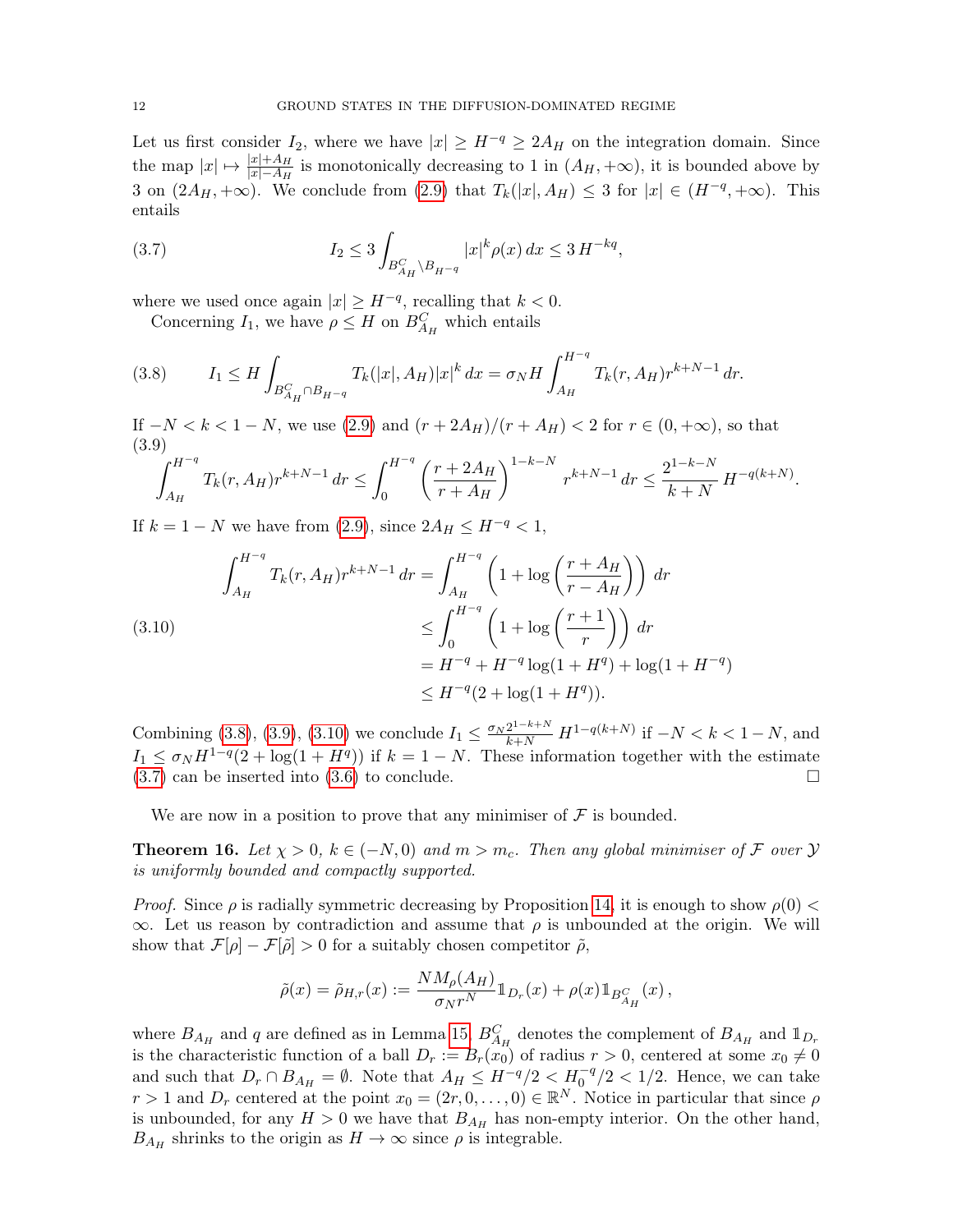As 
$$
D_r \,\subset B_{A_H}^C
$$
 and  $\rho = \tilde{\rho}$  on  $B_{A_H}^C \setminus D_r$ , we obtain  
\n
$$
(m-1) \left( \mathcal{H}_m[\rho] - \mathcal{H}_m[\tilde{\rho}] \right) = \int_{B_{A_H}} \rho^m \,dx + \int_{B_{A_H}^C} \rho^m \,dx - \int_{B_{A_H}^C} \left( \rho + \frac{N M_\rho(A_H)}{\sigma_N r^N} \mathbb{1}_{D_r} \right)^m \,dx
$$
\n
$$
= \int_{B_{A_H}} \rho^m \,dx + \int_{D_r} \left[ \rho^m - \left( \rho + \frac{N M_\rho(A_H)}{\sigma_N r^N} \right)^m \right] \,dx \,.
$$

We bound

<span id="page-12-0"></span>
$$
\varepsilon_r := \int_{D_r} \left[ \rho^m - \left( \rho + \frac{N M_\rho(A_H)}{\sigma_N r^N} \right)^m \right] dx \leq M_\rho(A_H)^m \left( \frac{\sigma_N}{N} \right)^{1-m} r^{N(1-m)},
$$

where we use the convexity identity  $(a + b)^m \ge |a^m - b^m|$  for  $a, b > 0$ . Hence,  $\varepsilon_r$  goes to 0 as  $r \to \infty$ . Summarising we have for any  $r > 1$ ,

(3.11) 
$$
(m-1)\left(\mathcal{H}_m[\rho]-\mathcal{H}_m[\tilde{\rho}]\right)=\int_{B_{A_H}}\rho^m dx+\varepsilon_r,
$$

with  $\varepsilon_r$  vanishing as  $r \to \infty$ .

To estimate the interaction term, we split the double integral into three parts:

<span id="page-12-1"></span>
$$
2k \left(\mathcal{W}_k[\rho] - \mathcal{W}_k[\tilde{\rho}]\right) = \iint_{\mathbb{R}^N \times \mathbb{R}^N} |x - y|^k \left(\rho(x)\rho(y) - \tilde{\rho}(x)\tilde{\rho}(y)\right) dx dy
$$

$$
= \iint_{B_{A_H} \times B_{A_H}} |x - y|^k \rho(x)\rho(y) dx dy
$$

$$
+ 2 \iint_{B_{A_H} \times B_{A_H}^C} |x - y|^k \rho(x)\rho(y) dx dy
$$

$$
+ \iint_{B_{A_H}^C \times B_{A_H}^C} |x - y|^k \left(\rho(x)\rho(y) - \tilde{\rho}(x)\tilde{\rho}(y)\right) dx dy
$$

$$
=: I_1 + I_2 + I_3(r).
$$

Let us start with I<sub>3</sub>. By noticing once again that  $\rho = \tilde{\rho}$  on  $B_{A_H}^C \setminus D_r$  for any  $r > 0$ , we have

$$
I_3(r) = \int \int_{D_r \times D_r} |x - y|^k (\rho(x)\rho(y) - \tilde{\rho}(x)\tilde{\rho}(y)) dx dy
$$
  
+ 
$$
2 \int \int_{D_r \times (B_{A_H}^C \backslash D_r)} |x - y|^k (\rho(x)\rho(y) - \tilde{\rho}(x)\tilde{\rho}(y)) dx dy
$$
  
=:  $I_{31}(r) + I_{32}(r)$ .

Since  $\tilde{\rho} = \rho + \frac{N M_{\rho}(A_H)}{\sigma_N r^N}$  on  $D_r$ , we have

$$
I_{32}(r) = -2\frac{NM_{\rho}(A_H)}{\sigma_N r^N} \int \int_{D_r \times (B_{A_H}^C \backslash D_r)} |x - y|^k \rho(y) dx dy.
$$

By the HLS inequality [\(3.1\)](#page-7-1), we have

$$
|I_{32}(r)| \leq 2 \frac{NM_{\rho}(A_H)}{\sigma_N r^N} \int \int_{D_r \times \mathbb{R}^N} |x - y|^k \rho(y) dx dy
$$
  

$$
\leq 2C_{HLS} \frac{NM_{\rho}(A_H)}{\sigma_N r^N} ||1_{D_r}||_a ||\rho||_b
$$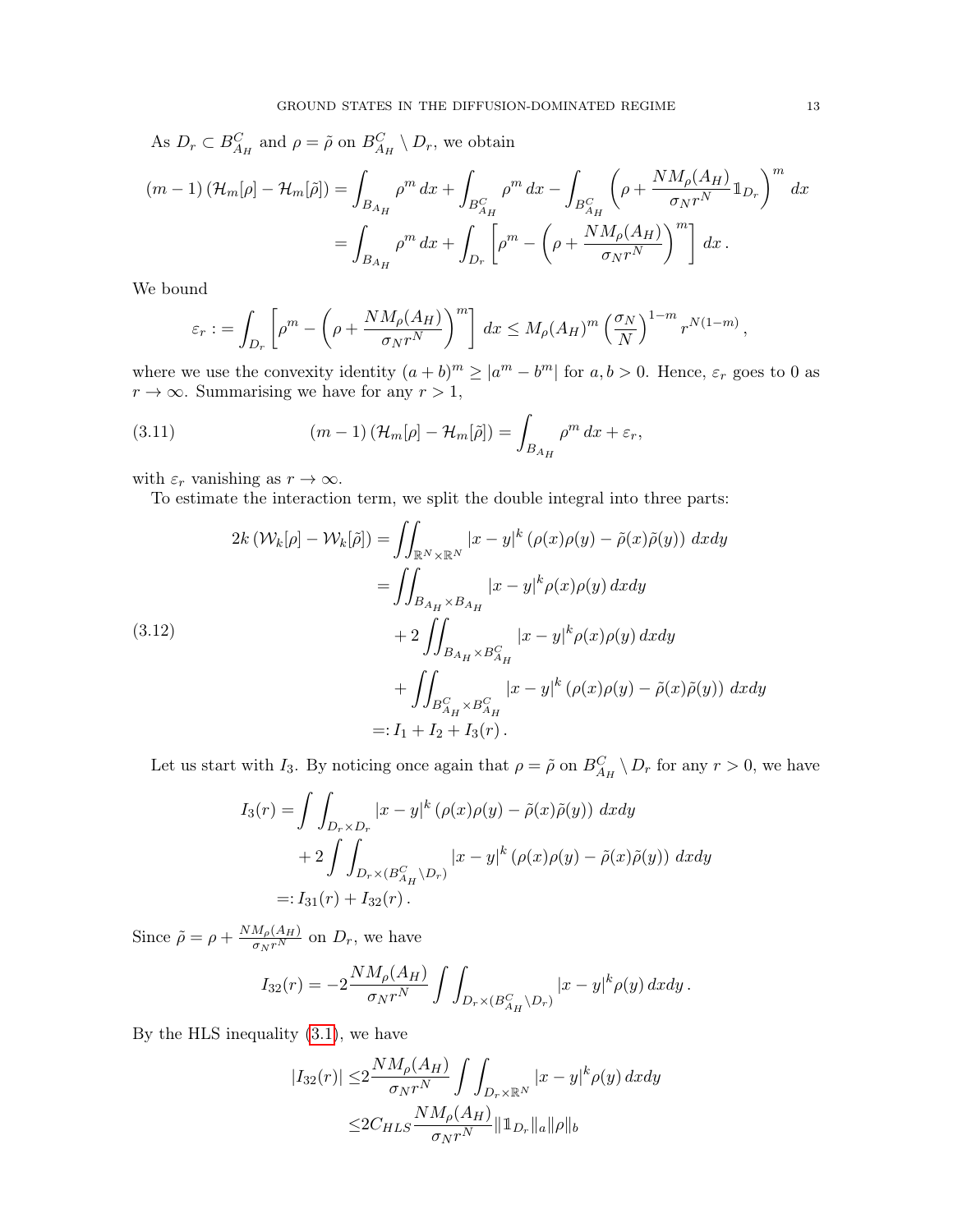if *a* > 1, *b* > 1 and  $1/a + 1/b - k/N = 2$ . We can choose *b* ∈ (1, min {*m*, *N*/(*k* + *N*)}), which is possible as  $-N < k < 0, m > 1$ , and then we get  $a > 1, \, \rho \in L^b(\mathbb{R}^N)$  as  $1 < b < m$ , and

$$
|I_{32}(r)| \leq 2C_{HLS} ||\rho||_b M_\rho(A_H) \left(\frac{\sigma_N r^N}{N}\right)^{\frac{1}{a}-1}
$$

.

The latter vanishes as  $r \to \infty$ . For the term  $I_{31}$ , we have

$$
I_{31}(r) = -2\frac{NM_{\rho}(A_H)}{\sigma_N r^N} \int \int_{D_r \times D_r} |x - y|^k \rho(y) \, dx dy
$$

$$
- \left(\frac{NM_{\rho}(A_H)}{\sigma_N r^N}\right)^2 \int \int_{D_r \times D_r} |x - y|^k \, dx dy.
$$

With the same choice of  $a, b$  as above, the HLS inequality implies

$$
|I_{31}(r)| \leq 2 \frac{NM_{\rho}(A_H)}{\sigma_N r^N} \int \int_{D_r \times \mathbb{R}^N} |x - y|^k \rho(y) \, dx dy
$$
  
+ 
$$
\left(\frac{NM_{\rho}(A_H)}{\sigma_N r^N}\right)^2 \int \int_{D_r \times D_r} |x - y|^k \, dx dy
$$
  

$$
\leq C_{HLS} M_{\rho}(A_H) \left(2||\rho||_b \left(\frac{\sigma_N r^N}{N}\right)^{\frac{1}{a}-1} + M_{\rho}(A_H) \left(\frac{\sigma_N r^N}{N}\right)^{\frac{1}{a}+\frac{1}{b}-2}\right),
$$

which vanishes as  $r \to \infty$  since  $a > 1$  and  $b > 1$ . We conclude that  $I_3(r) \to 0$  as  $r \to \infty$ .

The integral  $I_1$  can be estimated using Theorem [10,](#page-7-2) and the fact that  $\rho \geq H > 1$  on  $B_{A_H}$ together with  $m > m_c$ ,

<span id="page-13-0"></span>(3.13) 
$$
I_1 = \iint_{B_{A_H} \times B_{A_H}} |x - y|^k \rho(x)\rho(y) \, dx dy \le C_* M_\rho (A_H)^{1 + k/N} \int_{B_{A_H}} \rho^{m_c}(x) \, dx
$$

$$
\le C_* M_\rho (A_H)^{1 + k/N} \int_{B_{A_H}} \rho^{m}(x) \, dx \, .
$$

On the other hand, the HLS inequalities [\(3.1\)](#page-7-1) and [\(3.2\)](#page-7-3) do not seem to give a sharp enough estimate for the cross-term  $I_2$ , for which we instead invoke Lemma [15,](#page-9-0) yielding

<span id="page-13-1"></span>(3.14) 
$$
I_2 \leq 2C_{k,N} M_{\rho}(A_H) K_{k,q,N}(H),
$$

for given  $q \in [0, m/N)$  and large enough H as specified in Lemma [15.](#page-9-0)

In order to conclude, we join together  $(3.11)$ ,  $(3.12)$ ,  $(3.13)$  and  $(3.14)$  to obtain for any  $r > 1$  and any large enough H,

$$
\mathcal{F}[\rho] - \mathcal{F}[\tilde{\rho}] = \mathcal{H}_m[\rho] - \mathcal{H}_m[\tilde{\rho}] + \chi \left(\mathcal{W}_k[\rho] - \mathcal{W}_k[\tilde{\rho}]\right)
$$
\n
$$
\geq \left(\frac{1}{m-1} + \chi \frac{C_*}{2k} M_\rho (A_H)^{1+k/N}\right) \int_{B_{A_H}} \rho^m dx + \chi \frac{C_{k,N}}{k} M_\rho (A_H) \mathcal{K}_{s,q,N}(H)
$$
\n(3.15)\n
$$
+ \frac{\varepsilon_r}{m-1} + \frac{\chi}{2k} I_3(r).
$$

<span id="page-13-3"></span>Now we choose q. On the one hand, notice that for a choice  $\eta > 0$  small enough such that  $m > m_c + \eta$ , we have

<span id="page-13-2"></span>(3.16) 
$$
\frac{2-m+\eta}{k+N} < \frac{m-1-\eta}{(-k)}.
$$

On the other hand,  $-N < k < 0$  implies  $1-k/N > 2N/(2N+k)$ . Since  $m > m_c$ , this gives the inequality  $m > 2N/(2N+k)$ . Hence, for small enough  $\eta > 0$  such that  $m > N(2+\eta)/(2N+k)$ ,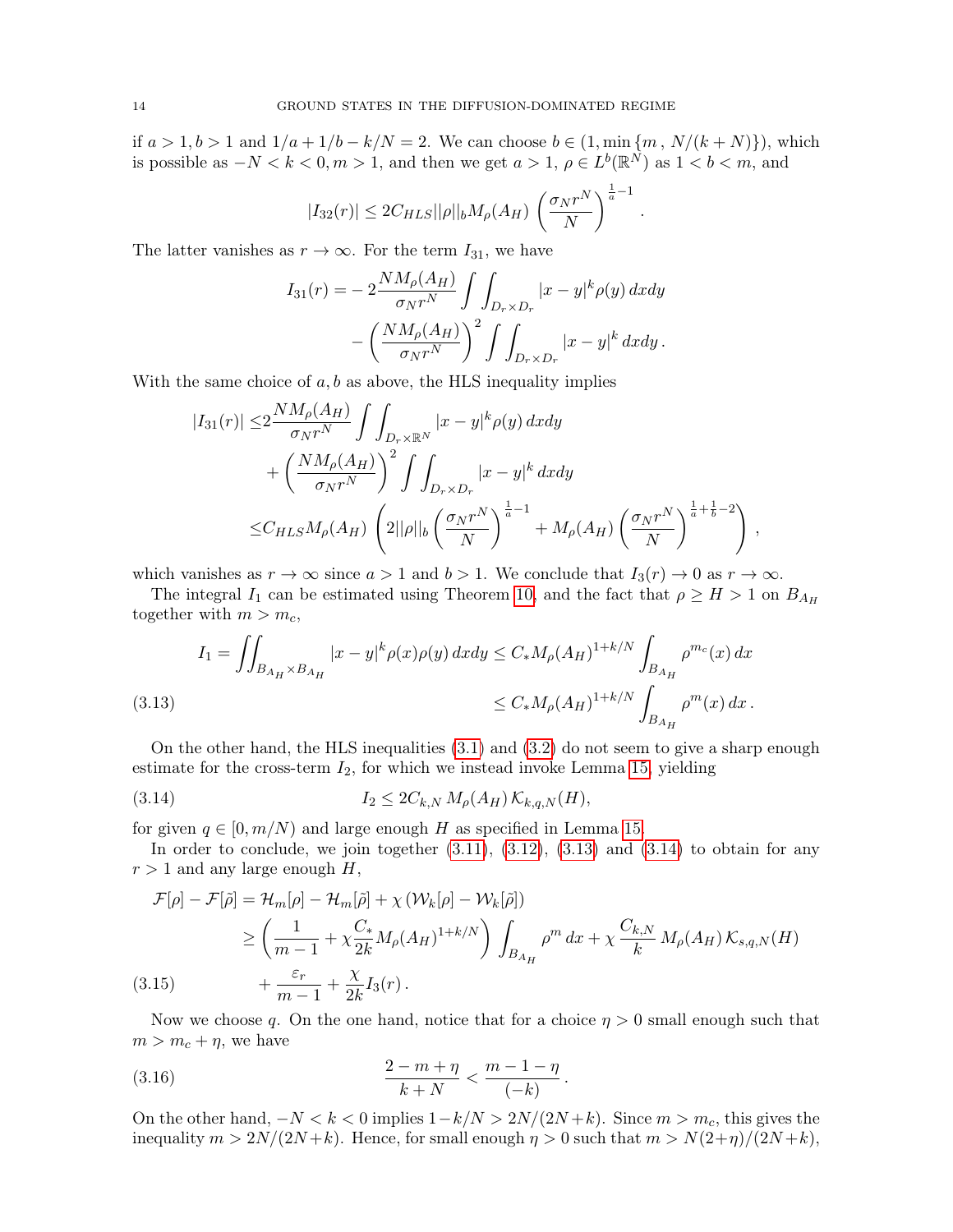<span id="page-14-0"></span>.

.

we have

$$
\frac{2-m+\eta}{k+N} < \frac{m}{N}
$$

Thanks to  $(3.16)$  and  $(3.17)$  we see that we can fix a non-negative q such that

<span id="page-14-1"></span>(3.18) 
$$
\frac{2-m+\eta}{k+N} < q < \min\left\{\frac{m}{N}, \frac{(m-1-\eta)}{(-k)}\right\}
$$

Since q satisfies [\(3.18\)](#page-14-1), it follows that  $-kq < m-1-\eta$  and at the same time  $1-q(k+N) <$  $m-1-\eta$ , showing that  $\mathcal{K}_{k,q,N}(H)$  from Lemma [15](#page-9-0) grows slower than  $H^{m-1-\eta}$  as  $H \to \infty$ for  $k \neq 1 - N$ . If  $k = 1 - N$ , we have that for any  $C > 0$  there exists  $H > H_0$  large enough such that  $CH^{1-q}$  log(1 +  $H^q$ ) <  $H^{m-1-\eta}$  since  $q > 2 - m + \eta$ , and so the same result follows. Hence, for any large enough  $H$  we have

$$
C_{k,N} M_{\rho}(A_H) K_{k,q,N}(H) < C_{k,N} H^{m-1-\eta} M_{\rho}(A_H) \le C_{k,N} H^{-\eta} \int_{B_{A_H}} \rho^m dx
$$

since  $\rho \geq H$  on  $B_{A_H}$ . Inserting the last two estimates in [\(3.15\)](#page-13-3) we get for some  $\eta > 0$ 

$$
\mathcal{F}[\rho] - \mathcal{F}[\tilde{\rho}] \ge \left(\frac{1}{m-1} + \chi \frac{C_*}{2k} M_\rho (A_H)^{1+k/N} + \chi \frac{C_{k,N} H^{-\eta}}{k}\right) \int_{B_{A_H}} \rho^m dx
$$
  
+ 
$$
\frac{\varepsilon_r}{m-1} + \frac{\chi}{2k} I_3(r).
$$

for any  $r > 1$  and any large enough H. First of all, notice that  $\int_{B_{A_H}} \rho^m dx$  is strictly positive since we are assuming that  $\rho$  is unbounded. We can therefore fix  $H$  large enough such that the constant in front of  $\int_{B_{A_H}} \rho^m$  is strictly positive. Secondly, we have already proven that  $\varepsilon_r$ and  $I_3(r)$  vanish as  $r \to \infty$ , so we can choose r large enough such that

$$
\mathcal{F}[\rho]-\mathcal{F}[\tilde{\rho}]>0\,,
$$

contradicting the minimality of  $\rho$ . We conclude that minimisers of  $\mathcal F$  are bounded. Finally, we can just use the Euler–Lagrange equation [\(3.5\)](#page-9-2) and the same argument as for Corollary [9](#page-7-4) to prove that  $\rho$  is compactly supported.

3.3. Regularity Properties of Global Minimisers. This section is devoted to the regularity properties of global minimisers. With enough regularity, global minimisers satisfy the conditions of Definition [3,](#page-4-0) and are therefore stationary states of equation [\(1.1\)](#page-0-0). This will allow us to complete the proof of Theorem [1.](#page-1-1)

We begin by introducing some notation and preliminary results. As we will make use of the Hölder regularising properties of the fractional Laplacian, see [\[47,](#page-24-10) [50\]](#page-24-11), the notation

$$
c_{N,s}(-\Delta)^s S_k = \rho \,, \quad s \in (0, N/2)
$$

is better adapted to the arguments that follow, fixing  $s = (k + N)/2$ , and we will therefore state the results in this section in terms of s.

One fractional regularity result that we will use repeatedly in this section follows directly from the HLS inequality [\(3.1\)](#page-7-1) applied with  $k = 2s - N$ : for any

<span id="page-14-2"></span>
$$
s \in (0, N/2),
$$
  $1 < p < \frac{N}{2s},$   $q = \frac{Np}{N - 2sp},$ 

we have

(3.19) 
$$
(-\Delta)^s f \in L^p(\mathbb{R}^N) \Rightarrow f \in L^q(\mathbb{R}^N)
$$

Further, for  $1 \leq p < \infty$  and  $s \geq 0$ , we define the *Bessel potential space*  $\mathcal{L}^{2s,p}(\mathbb{R}^N)$  as made by all functions  $f \in L^p(\mathbb{R}^N)$  such that  $(I - \Delta)^s f \in L^p(\mathbb{R}^N)$ , meaning that f is the Bessel

.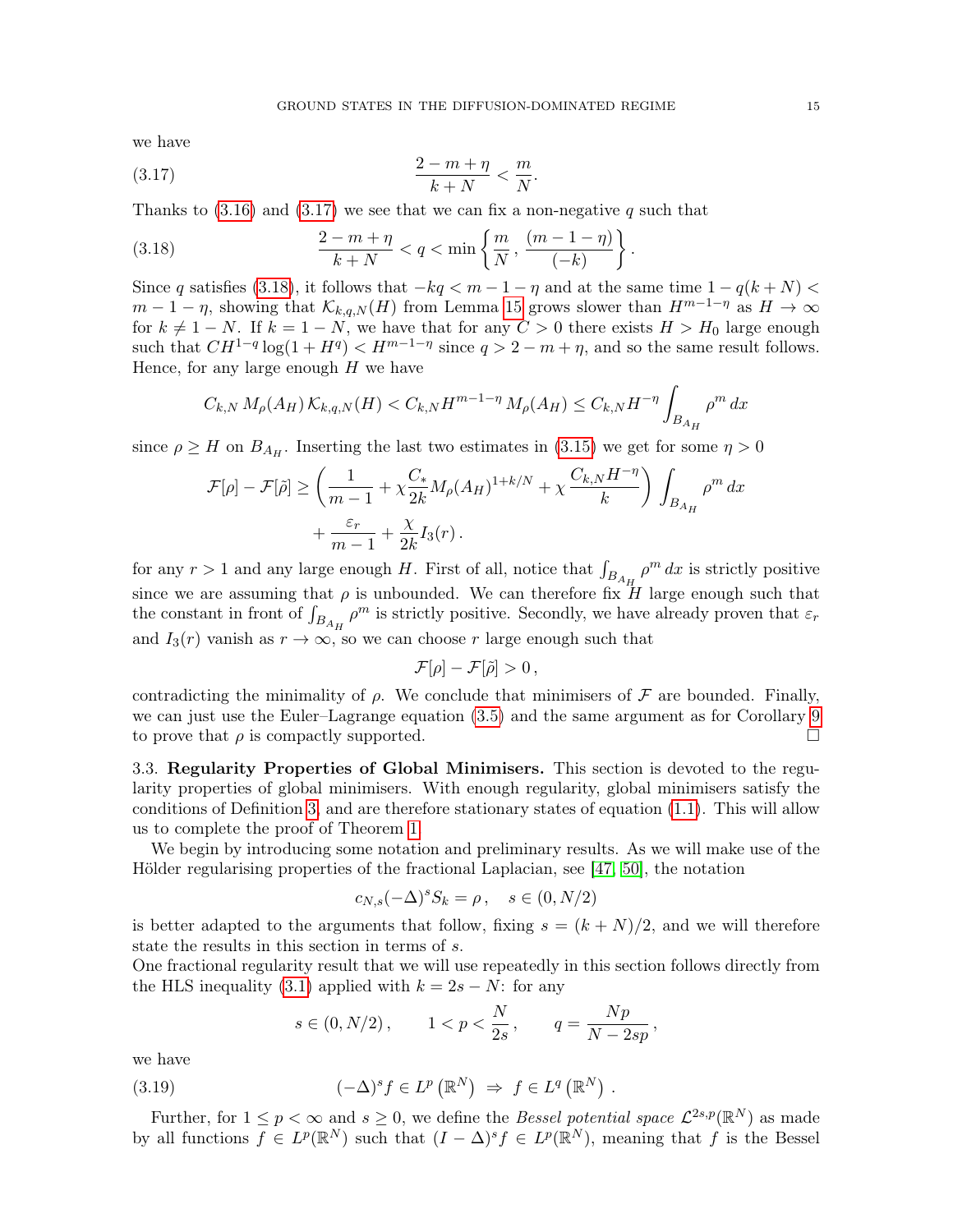potential of an  $L^p(\mathbb{R}^N)$  function (see [\[51,](#page-24-12) pag. 135]). Since we are working with the operator  $(-\Delta)^s$  instead of  $(I - \Delta)^s$ , we make use of a characterisation of the space  $\mathcal{L}^{2s,p}(\mathbb{R}^N)$  in terms of Riesz potentials. For  $1 < p < \infty$  and  $0 < s < 1$  we have

(3.20) 
$$
\mathcal{L}^{2s,p}(\mathbb{R}^N) = \left\{ f \in L^p(\mathbb{R}^N) : f = g * W_{2s-N}, \ g \in L^p(\mathbb{R}^N) \right\},
$$

see [\[48,](#page-24-13) Theorem 26.8, Theorem 27.3], see also exercise 6.10 in Stein's book [\[51,](#page-24-12) pag. 161]. Moreover, for  $1 \leq p < \infty$  and  $0 < s < 1/2$  we define the *fractional Sobolev* space  $W^{2s,p}(\mathbb{R}^N)$ by

<span id="page-15-3"></span><span id="page-15-2"></span>
$$
\mathcal{W}^{2s,p}\left(\mathbb{R}^N\right) := \left\{ f \in L^p(\mathbb{R}^N) : \iint_{\mathbb{R}^N \times \mathbb{R}^N} \frac{|f(x) - f(y)|^p}{|x - y|^{N + 2sp}} dx dy < \infty \right\}.
$$

We have the embeddings

(3.21) 
$$
\mathcal{L}^{2s,p}(\mathbb{R}^N) \subset \mathcal{W}^{2s,p}(\mathbb{R}^N) \text{ for } p \ge 2, s \in (0,1/2),
$$

<span id="page-15-4"></span>(3.22) 
$$
W^{2s,p}(\mathbb{R}^N) \subset C^{0,\beta}(\mathbb{R}^N) \text{ for } \beta = 2s - N/p, \quad p > N/2s, \quad s \in (0,1/2),
$$

see [\[51,](#page-24-12) pag. 155] and [\[22,](#page-23-23) Theorem 4.4.7] respectively.

Let  $s \in (0, 1)$  and  $\alpha > 0$  such that  $\alpha + 2s$  is not an integer. Since  $c_{N,s}(-\Delta)^s S_k = \rho$  holds in  $\mathbb{R}^N$ , then we have from [\[47,](#page-24-10) Theorem 1.1, Corollary 3.5] (see also [\[9,](#page-23-24) Proposition 5.2]) that

<span id="page-15-0"></span>
$$
(3.23) \t\t\t||S_k||_{C^{0,\alpha+2s}(\overline{B_{1/2}(0)})} \leq c \left( ||S_k||_{L^{\infty}(\mathbb{R}^N)} + ||\rho||_{C^{0,\alpha}(\overline{B_1(0)})} \right),
$$

with the convention that if  $\alpha \geq 1$  for any open set U in  $\mathbb{R}^N$ , then  $C^{0,\alpha}(\overline{U}) := C^{\alpha',\alpha''}(\overline{U})$ , where  $\alpha' + \alpha'' = \alpha$ ,  $\alpha'' \in [0, 1)$  and  $\alpha'$  is the greatest integer less than or equal to  $\alpha$ . With this notation, we have  $C^{0,1}(\mathbb{R}^N) = C^{1,0}(\mathbb{R}^N) = \mathcal{W}^{1,\infty}(\mathbb{R}^N)$ . In particular, using [\(3.23\)](#page-15-0) it follows that for  $\alpha > 0$ ,  $s \in (0, 1)$  and  $\alpha + 2s$  not an integer,

<span id="page-15-5"></span>(3.24) 
$$
||S_k||_{C^{0,\alpha+2s}(\mathbb{R}^N)} \leq c \left(||S_k||_{L^{\infty}(\mathbb{R}^N)} + ||\rho||_{C^{0,\alpha}(\mathbb{R}^N)}\right).
$$

Moreover, rescaling inequality [\(3.23\)](#page-15-0) in any ball  $B_R(x_0)$  where  $R \neq 1$  we have the estimate

<span id="page-15-1"></span>
$$
(3.25) \qquad \sum_{\ell=0}^{\alpha_2} R^{\ell} \| D^{\ell} S_k \|_{L^{\infty}(B_{R/2}(x_0))} + R^{\alpha+2s} [D^{\alpha_1} S_k]_{C^{0,\alpha+2s-\alpha_2}(B_{R/2}(x_0))}
$$
\n
$$
\leq C \left[ \| S_k \|_{L^{\infty}(\mathbb{R}^N)} + \sum_{\ell=0}^{\alpha_1} R^{2s+\ell} \| D^{\ell} \rho \|_{L^{\infty}(B_R(x_0))} + R^{\alpha+2s} [D^{\alpha_1} \rho]_{C^{0,\alpha-\alpha_1}(B_R(x_0))} \right]
$$

where  $\alpha_1, \alpha_2$  are the greatest integers less than  $\alpha$  and  $\alpha + 2s$  respectively. In [\(3.25\)](#page-15-1) the quantities  $||D^{\ell}S_k||_{L^{\infty}}$  and  $[D^{\ell} \rho]_{C^{0,\alpha}}$  denote the sum of the  $L^{\infty}$  norms and the  $C^{0,\alpha}$  seminorms of the derivatives  $D^{(\beta)}S_k$ ,  $D^{(\beta)}\rho$  of order  $\ell$  (that is  $|\beta| = \ell$ ).

Finally, we recall the definition of  $m_c$  and  $m^*$  in [\(1.4\)](#page-1-3) in terms of s:  $m_c := 2 - \frac{2s}{N}$  $\frac{2s}{N}$  and

$$
m^* := \begin{cases} \frac{2-2s}{1-2s} & \text{if } N \ge 1 \text{ and } s \in (0,1/2), \\ +\infty & \text{if } N \ge 2 \text{ and } s \in [1/2, N/2). \end{cases}
$$

Let us begin by showing that global minimisers of  $\mathcal F$  enjoy the good Hölder regularity in the most singular range, as long as diffusion is not too slow.

<span id="page-15-6"></span>**Theorem 17.** Let  $\chi > 0$  and  $s \in (0, N/2)$ . If  $m_c < m < m^*$ , then any global minimiser  $\rho \in \mathcal{Y}$  of F satisfies  $S_k = W_k * \rho \in \mathcal{W}^{1,\infty}(\mathbb{R}^N)$ ,  $\rho^{m-1} \in \mathcal{W}^{1,\infty}(\mathbb{R}^N)$  and  $\rho \in C^{0,\alpha}(\mathbb{R}^N)$  with  $\alpha = \min\{1, \frac{1}{m-1}\}.$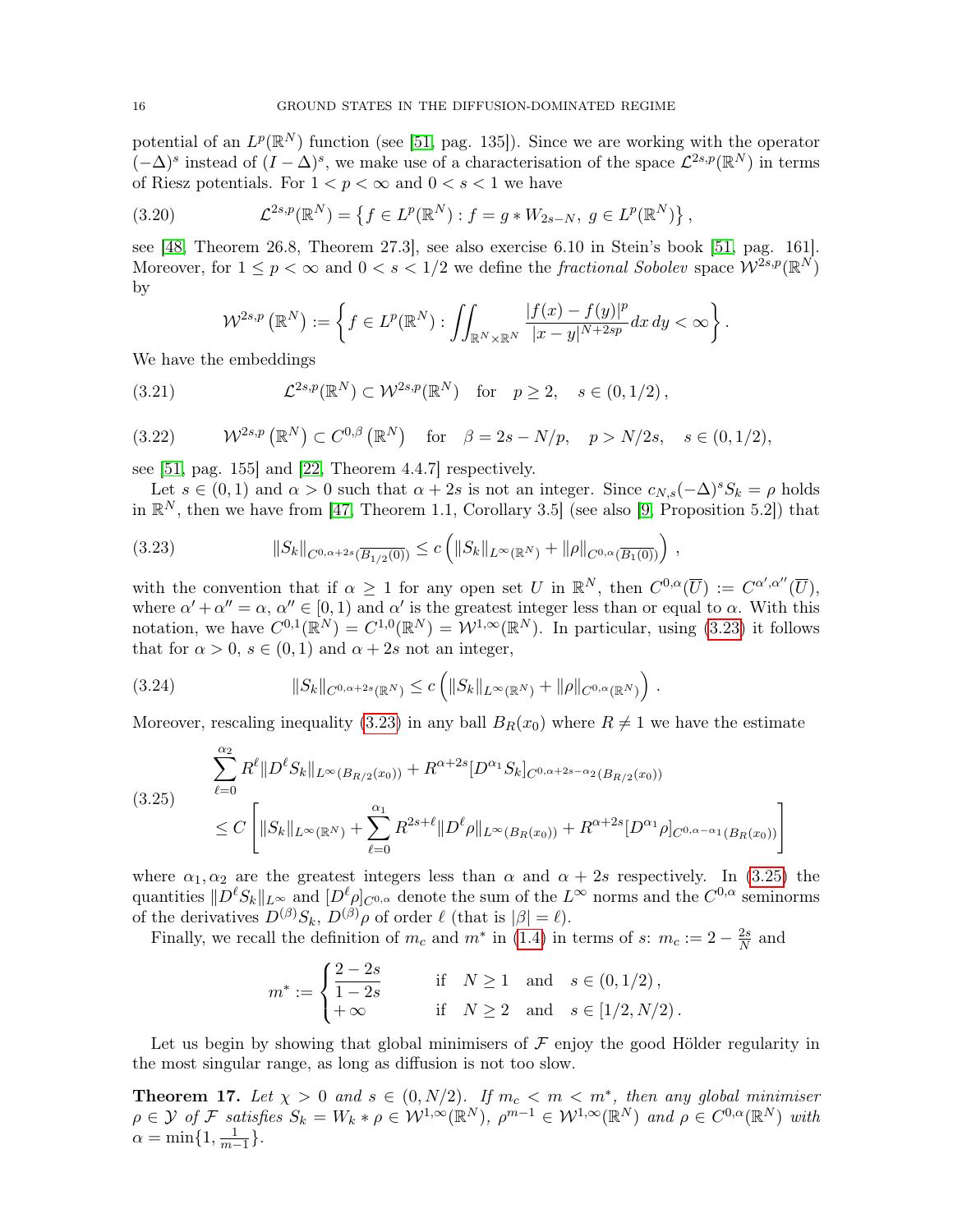*Proof.* Recall that the global minimiser  $\rho \in \mathcal{Y}$  of F is radially symmetric non-increasing and compactly supported by Theorem [11](#page-8-1) and Theorem [16.](#page-11-0) Since  $\rho \in L^1(\mathbb{R}^N) \cap L^{\infty}(\mathbb{R}^N)$  by Theorem [16,](#page-11-0) we have  $\rho \in L^p(\mathbb{R}^N)$  for any  $1 < p < \infty$ . Since  $\rho = c_{N,s}(-\Delta)^s S_k$ , it follows from [\(3.19\)](#page-14-2) that  $S_k \in L^q(\mathbb{R}^N)$ ,  $q = \frac{Np}{N-2}$  $\frac{Np}{N-2sp}$  for all  $1 < p < \frac{N}{2s}$ , that is  $S_k \in L^p(\mathbb{R}^N)$  for all  $p \in (\frac{N}{N-2s}, \infty)$ . Then, if  $s \in (0,1)$ , since  $S_k$  is the Riesz potential of the density  $\rho$  in  $L^p$ , by the characterisation [\(3.20\)](#page-15-2) of the Bessel potential space, we conclude that  $S_k \in \mathcal{L}^{2s,p}(\mathbb{R}^N)$  for all  $p > \frac{N}{N-2s}$ . Let us first consider  $s < 1/2$ , as the cases  $1/2 < s < N/2$  and  $s = 1/2$  follow as a corollary.

 $0 < s < 1/2$  In this case, we have the embedding [\(3.21\)](#page-15-3) and so  $S_k \in \mathcal{W}^{2s,p}(\mathbb{R}^N)$  for all  $p \ge 2 > \frac{N}{N-2s}$  if  $N \ge 2$  and for all  $p > \max\{2, \frac{1}{1-2s}\}\$  if  $N = 1$ . Using  $(3.22)$ , we conclude that  $S_k \in C^{0,\beta}(\mathbb{R}^N)$  with

<span id="page-16-0"></span>
$$
\beta := 2s - N/p,
$$

for any  $p > \frac{N}{2s} > 2$  if  $N \ge 2$  and for any  $p > \max\{\frac{1}{2s}\}$  $\frac{1}{2s}, \frac{1}{1-2s}$  if  $N = 1$ . Hence  $\rho^{m-1} \in C^{0,\beta}(\mathbb{R}^N)$ for the same choice of  $\beta$  using the Euler–Lagrange condition [\(3.5\)](#page-9-2) since  $\rho^{m-1}$  is the truncation of a function which is  $S_k$  up to a constant.

Note that  $m_c \in (1, 2)$  and  $m^* > 2$ . In what follows we split our analysis into the cases  $m_c < m \le 2$  and  $2 < m < m^*$ , still assuming  $s < 1/2$ . If  $m \le 2$ , the argument follows along the lines of [\[12,](#page-23-17) Corollary 3.12] since  $\rho^{m-1} \in C^{0,\alpha}(\mathbb{R}^N)$  implies that  $\rho$  is in the same Hölder space for any  $\alpha \in (0,1)$ . Indeed, in such case we bootstrap in the following way. Let us fix  $n \in \mathbb{N}$  such that

$$
(3.26)\quad \frac{1}{n+1} < 2s \le \frac{1}{n}
$$

and let us define

<span id="page-16-1"></span>(3.27) 
$$
\beta_n := \beta + (n-1)2s = 2ns - N/p.
$$

Form [\(3.26\)](#page-16-0) and [\(3.27\)](#page-16-1) we see that by choosing large enough p there hold  $1 - 2s < \beta_n < 1$ . Note that  $S_k \in L^{\infty}(\mathbb{R}^N)$  by Lemma [4,](#page-4-2) and if  $\rho \in C^{0,\gamma}(\mathbb{R}^N)$  for some  $\gamma \in (0,1)$  such that  $\gamma + 2s < 1$ , then  $S_k \in C^{0,\gamma+2s}(\mathbb{R}^N)$  by [\(3.24\)](#page-15-5), implying  $\rho^{m-1} \in C^{0,\gamma+2s}(\mathbb{R}^N)$  using the Euler–Lagrange conditions [\(3.5\)](#page-9-2). Therefore  $\rho \in C^{0,\gamma+2s}(\mathbb{R}^N)$  since  $m \in (m_c,2]$ . Iterating this argument  $(n-1)$  times starting with  $\gamma = \beta$  gives  $\rho \in C^{0,\beta_n}(\mathbb{R}^N)$ . Since  $\beta_n < 1$  and  $\beta_n + 2s > 1$ , a last application of  $(3.24)$  yields  $S_k \in \mathcal{W}^{1,\infty}(\mathbb{R}^N)$ , so that  $\rho^{m-1} \in \mathcal{W}^{1,\infty}(\mathbb{R}^N)$ , thus  $\rho \in \mathcal{W}^{1,\infty}(\mathbb{R}^N)$ . This concludes the proof in the case  $m \leq 2$ .

Now, let us assume  $2 < m < m^*$  and  $s < 1/2$ . Recall that  $\rho^{m-1} \in C^{0,\gamma}(\mathbb{R}^N)$  for any  $\gamma$  < 2s, and so  $\rho \in C^{0,\gamma}(\mathbb{R}^N)$  for any  $\gamma < \frac{2s}{m-1}$ . By [\(3.24\)](#page-15-5) we get  $S_k \in C^{0,\gamma}(\mathbb{R}^N)$  for any  $\gamma < \frac{2s}{m-1} + 2s$ , and the same for  $\rho^{m-1}$  by the Euler-Lagrange equation [\(3.5\)](#page-9-2). Once more with a bootstrap argument, we obtain improved Hölder regularity for  $\rho^{m-1}$ . Indeed, since

<span id="page-16-2"></span>(3.28) 
$$
\sum_{j=0}^{+\infty} \frac{2s}{(m-1)^j} = \frac{2s(m-1)}{m-2}
$$

and since  $m < m^*$  means  $\frac{2s(m-1)}{m-2} > 1$ , after taking a suitably large number of iterations we get  $S_k \in \mathcal{W}^{1,\infty}(\mathbb{R}^N)$  and  $\rho^{m-1} \in \mathcal{W}^{1,\infty}(\mathbb{R}^N)$ . Hence,  $\rho \in C^{0,1/(m-1)}(\mathbb{R}^N)$ .

 $N \geq 2, 1/2 \leq s < N/2$  We start with the case  $s = 1/2$ . We have  $S_k \in L^p(\mathbb{R}^N)$  for any  $p > \frac{N}{N-1}$  as shown at the beginning of this proof. By  $(3.20)$  we get  $S_k \in \mathcal{L}^{1,p}(\mathbb{R}^N)$  for all  $p > \frac{N}{N-1}$ . Then we also have  $S_k \in \mathcal{L}^{2r,p}(\mathbb{R}^N)$  for all  $p > \frac{N}{N-1}$  and for all  $r \in (0,1/2)$  by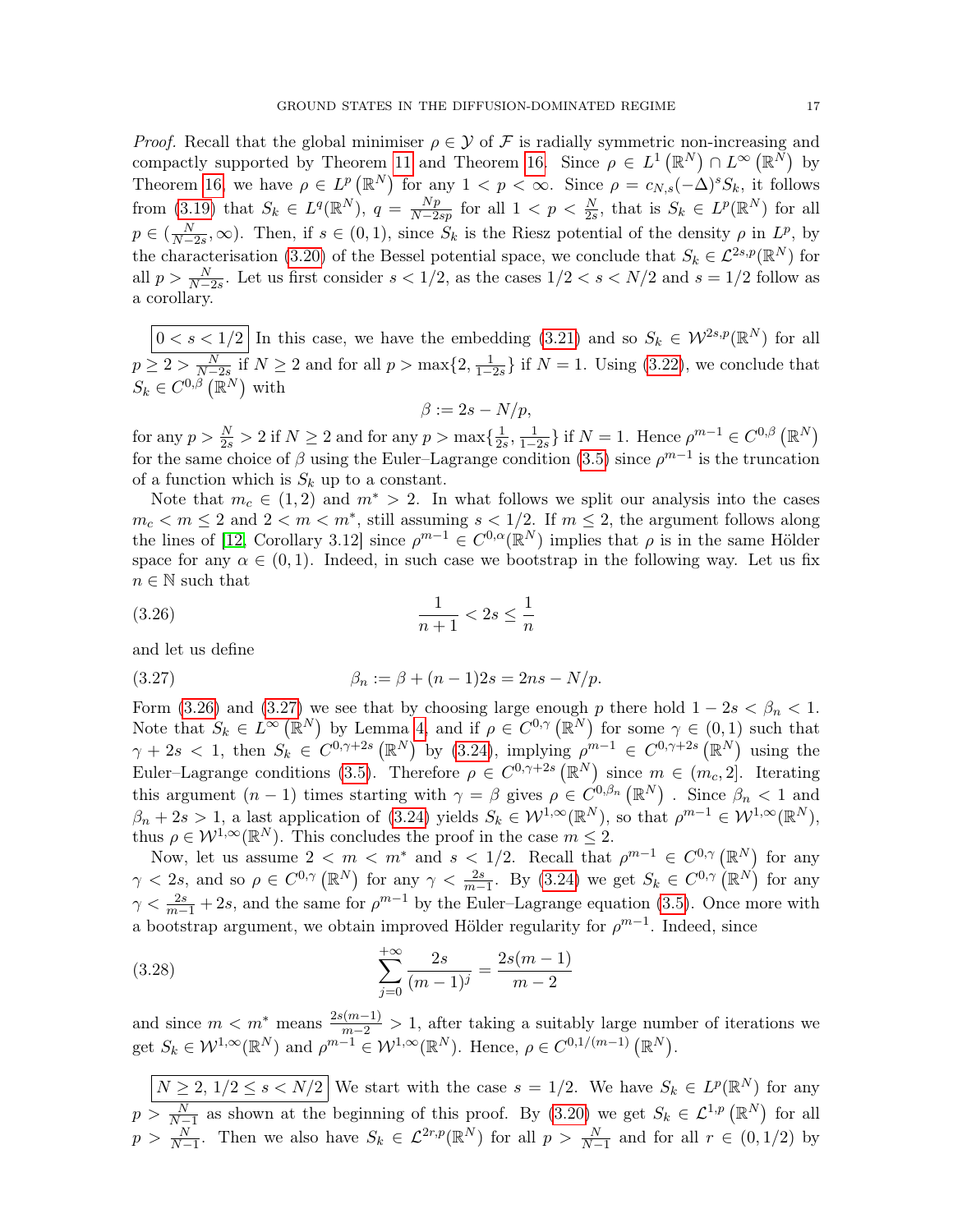the embeddings between Bessel potential spaces, see [\[51,](#page-24-12) pag. 135]. Noting that  $2 \geq \frac{N}{N-1}$ for  $N \ge 2$ , by [\(3.21\)](#page-15-3) and [\(3.22\)](#page-15-4) we get  $S_k \in C^{0,2r-N/p}(\mathbb{R}^N)$  for any  $r \in (0,1/2)$  and any  $p > \frac{N}{2r}$ . That is,  $S_k \in C^{0,\gamma}(\mathbb{R}^N)$  for any  $\gamma \in (0,1)$ . By the Euler-Lagrange equation  $(3.5)$ ,  $\rho \in \tilde{C}^{0,\gamma\alpha}(\mathbb{R}^N)$  with  $\alpha = \min\{1, \frac{1}{m-1}\}\$ , and so [\(3.24\)](#page-15-5) for  $s = 1/2$  implies  $S_k \in \mathcal{W}^{1,\infty}(\mathbb{R}^N)$ . Again by the Euler–Lagrange equation [\(3.5\)](#page-9-2), we obtain  $\rho^{m-1} \in \mathcal{W}^{1,\infty}(\mathbb{R}^N)$ .

If  $1/2 < s < N/2$  on the other hand, we obtain directly that  $S_k \in \mathcal{W}^{1,\infty}(\mathbb{R}^N)$  by Lemma [4,](#page-4-2) and so  $\rho^{m-1} \in \mathcal{W}^{1,\infty}(\mathbb{R}^N)$ .

We conclude that 
$$
\rho \in C^{0,\alpha}(\mathbb{R}^N)
$$
 with  $\alpha = \min\{1, \frac{1}{m-1}\}\$ for any  $1/2 \le s \le N/2$ .

<span id="page-17-1"></span>**Remark 18.** If  $m \geq m^*$  and  $s < 1/2$ , we recover some Hölder regularity, but it is not enough to show that global minimisers of F are stationary states of [\(1.1\)](#page-0-0). More precisely,  $m \geq m^*$ means  $\frac{2s(m-1)}{m-2} \leq 1$ , and so it follows from [\(3.28\)](#page-16-2) that  $\rho \in C^{0,\gamma}(\mathbb{R}^N)$  for any  $\gamma < \frac{2s}{m-2}$ . Note that  $m \geq m^*$  also implies  $\frac{2s}{m-2} \leq 1-2s$ , and we are therefore not able to go above the desired Hölder exponent  $1 - 2s$ .

Remark 19. In the arguments of Theorem [17](#page-15-6) one could choose to directly bootstrap on fractional Sobolev spaces. In fact, for  $0 < s < 1/2$  and  $m > 2$  we have that  $\rho^{m-1} \in \mathcal{W}^{2s,p}(\mathbb{R}^N)$ implies  $\rho \in \mathcal{W}^{\frac{2s}{m-1}, p(m-1)}(\mathbb{R}^N)$ . Indeed, let  $\alpha < 1$  and  $u \in \mathcal{W}^{\alpha, p}(\mathbb{R}^N)$ , where and  $p \in [1, \infty)$ . By the algebraic inequality  $||a|^{\alpha} - |b|^{\alpha}| \leq C |a - b|^{\alpha}$  we have

$$
\iint_{\mathbb{R}^N\times\mathbb{R}^N}\frac{||u(x)|^\alpha-|u(y)|^\alpha|^{p/\alpha}}{|x-y|^{N+\alpha 2s(p/\alpha)}}\,dxdy\leq c\iint_{\mathbb{R}^N\times\mathbb{R}^N}\frac{|u(x)-u(y)|^p}{|x-y|^{N+2sp}}\,dxdy,
$$

thus  $|u|^\alpha \in \mathcal{W}^{\alpha s, p/\alpha}(\mathbb{R}^N)$ . This property is also valid for Sobolev spaces with integer order, see [\[40\]](#page-24-14). In particular, thanks to this property, in case  $m \geq m^*$  we may obtain  $\rho^{m-1} \in \mathcal{W}^{\alpha,p}(\mathbb{R}^N)$ for any  $\alpha < \frac{2s(m-1)}{m-2}$  and any large enough p, hence [\(3.22\)](#page-15-4) implies that  $\rho$  has the Hölder regularity stated in Remark [18.](#page-17-1)

We are now ready to show that global minimisers possess the good regularity properties to be stationary states of equation [\(1.1\)](#page-0-0) according to Definition [3.](#page-4-0)

<span id="page-17-2"></span>**Theorem 20.** Let  $\chi > 0$ ,  $s \in (0, N/2)$  and  $m_c < m < m^*$ . Then all global minimisers of  $\mathcal F$ in  $\mathcal Y$  are stationary states of equation [\(1.1\)](#page-0-0) according to Definition [3.](#page-4-0)

*Proof.* Note that  $m < m^*$  means  $1 - 2s < 1/(m - 1)$ , and so thanks to Theorem [17,](#page-15-6)  $S_k$  and  $\rho$  satisfy the regularity conditions of Definition [3.](#page-4-0) Further, since  $\rho^{m-1} \in \mathcal{W}^{1,\infty}(\mathbb{R}^N)$ , we can take gradients on both sides of the Euler–Lagrange condition [\(3.5\)](#page-9-2). Multiplying by  $\rho$  and writing  $\rho \nabla \rho^{m-1} = \frac{m-1}{m} \nabla \rho^m$ , we conclude that global minimisers of F in Y satisfy relation  $(2.1)$  for stationary states of equation  $(1.1)$ .

In fact, we can show that global minimisers have even more regularity inside their support.

<span id="page-17-0"></span>**Theorem 21.** Let  $\chi > 0$ ,  $m_c < m$  and  $s \in (0, N/2)$ . If  $\rho \in \mathcal{Y}$  is a global minimiser of F, then  $\rho$  is  $C^{\infty}$  in the interior of its support.

*Proof.* By Theorem [17](#page-15-6) and Remark [18,](#page-17-1) we have  $\rho \in C^{0,\alpha}(\mathbb{R}^N)$  for some  $\alpha \in (0,1)$ . Since  $\rho$  is radially symmetric non-increasing, the interior of supp  $(\rho)$  is a ball centered at the origin, which we denote by B. Note also that  $\rho \in L^1(\mathbb{R}^N) \cap L^\infty(\mathbb{R}^N)$  by Theorem [16,](#page-11-0) and so  $S_k \in L^\infty(\mathbb{R}^N)$ by Lemma [4.](#page-4-2)

Assume first that  $s \in (0,1) \cap (0,N/2)$ . Applying [\(3.25\)](#page-15-1) with  $B_R$  centered at a point within B and such that  $B_R \subset\subset B$ , we obtain  $S_k \in C^{0,\gamma}(B_{R/2})$  for any  $\gamma < \alpha + 2s$ . It follows from the Euler–Lagrange condition [\(3.5\)](#page-9-2) that  $\rho^{m-1}$  has the same regularity as  $S_k$  on  $B_{R/2}$ , and since  $\rho$  is bounded away from zero on  $B_{R/2}$ , we conclude  $\rho \in C^{0,\gamma}(B_{R/2})$  for any  $\gamma < \alpha + 2s$ . Repeating the previous step now on  $B_{R/2}$ , we get the improved regularity  $S_k \in C^{0,\gamma}(B_{R/4})$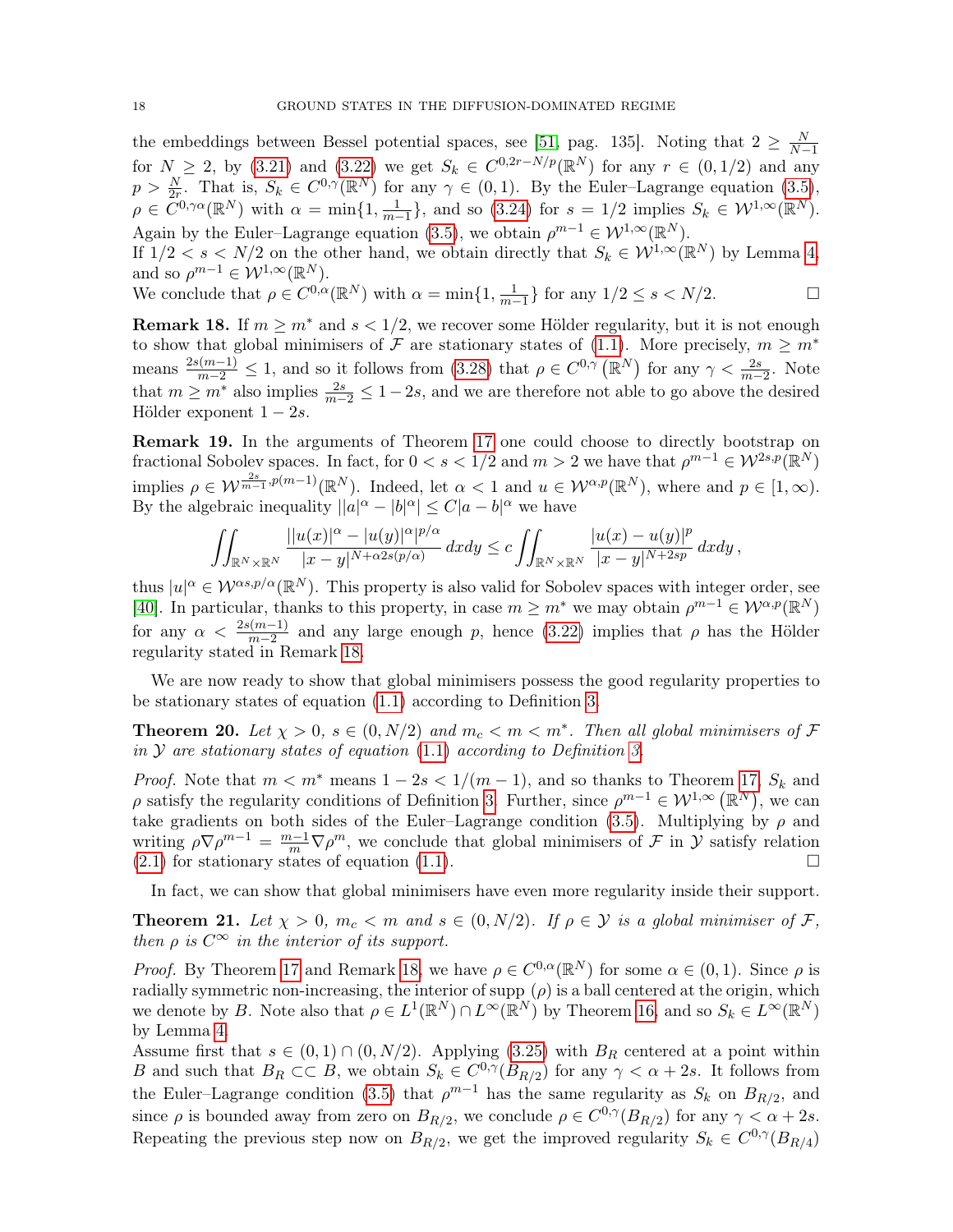for any  $\gamma < \alpha + 4s$  by [\(3.25\)](#page-15-1), which we can again transfer onto  $\rho$  using [\(3.5\)](#page-9-2), obtaining  $\rho \in C^{0,\gamma}(B_{R/4})$  for any  $\gamma < \alpha + 4s$ . Iterating, any order  $\ell$  of differentiability for  $S_k$  (and then for  $\rho$ ) can be reached in a neighborhood of the center of  $B_R$ . We notice that the argument can be applied starting from any point  $x_0 \in B$ , and hence  $\rho \in C^{\infty}(B)$ .

When  $N \geq 3$  and  $s \in [1, N/2)$ , we take numbers  $s_1, \ldots, s_l$  such that  $s_i \in (0, 1)$  for any  $i = 1, \ldots, l$  and such that  $\sum_{i=1}^{l} s_i = s$ . We also let

$$
S_k^{l+1} := S_k \,, \quad S_k^j := \Pi_{i=j}^l (-\Delta)^{s_j} S_k \,, \qquad \forall j \in \{1, \dots, l\} \,.
$$

Then  $S_k^1 = \rho$ . Note that Lemma [4\(](#page-4-2)i) can be restated as saying that  $\rho \in \mathcal{Y} \cap L^{\infty}(\mathbb{R}^N)$  implies  $(-\Delta)^{-\delta} \rho \in L^{\infty}(\mathbb{R}^N)$  for all  $\delta \in (0, N/2)$ . Taking  $\delta = s - r$  for any  $r \in (0, s)$ , we have  $(-\Delta)^r S_k = (-\Delta)^{r-s} \rho \in L^{\infty}$ . In particular, this means  $S_k^j \in L^{\infty}(\mathbb{R}^N)$  for any  $j = 1, ..., l + 1$ . Moreover, there holds

$$
(-\Delta)^{s_j} S_k^{j+1} = S_k^j, \qquad \forall j \in \{1, \ldots, l\}.
$$

Therefore we may recursively apply [\(3.25\)](#page-15-1), starting from  $S_k^1 = \rho \in C^{0,\alpha}(B_R)$ , where the ball  $B_R$  is centered at a point within B such that  $B_R \subset\subset B$ , and using the iteration rule

$$
S_k^j \in C^{0,\gamma}(B_{\sigma}) \Rightarrow S_k^{j+1} \in C^{0,\gamma+2s_j} (B_{\sigma/2})
$$
  

$$
\forall j \in \{1, ..., l\}, \quad \forall \gamma > 0 \text{ s.t. } \gamma + 2s_j \text{ is not an integer}, \quad \forall B_{\sigma} \subset\subset B.
$$

We obtain  $S_k^{l+1} = S_k \in C^{0,\gamma}(B_{R/(2^l)})$  for any  $\gamma < \alpha + 2s$ , and as before, the Euler–Lagrange equation [\(3.5\)](#page-9-2) implies that  $\rho \in C^{0,\gamma}(B_{R/(2^l)})$  for any  $\gamma < \alpha + 2s$ . If we repeat the argument, we gain 2s in Hölder regularity for  $\rho$  each time we divide the radius R by 2<sup>l</sup>. In this way, we can reach any differentiability exponent for  $\rho$  around any point of B, and thus  $\rho \in C^{\infty}(B)$ .  $\square$ 

Remark 22. We observe that the smoothness of minimisers in the interior of their support also holds in the fair competition regime  $m = m_c$ . In such case global Hölder regularity was obtained in [\[12\]](#page-23-17).

The main result Theorem [1](#page-1-1) follows from Theorem [6,](#page-4-5) Corollary [9,](#page-7-4) Theorem [11,](#page-8-1) Proposition [14,](#page-9-1) Theorem [16,](#page-11-0) Theorem [20](#page-17-2) and Theorem [21.](#page-17-0)

# 4. Uniqueness

<span id="page-18-0"></span>4.1. Optimal Transport Tools. Optimal transport is a powerful tool for reducing functional inequalities onto pointwise inequalities. In other words, to pass from microscopic inequalities between particle locations to macroscopic inequalities involving densities. This sub-section summarises the main results of optimal transportation we will need in the one-dimensional setting. They were already used in [\[11,](#page-23-25) [13\]](#page-23-18), where we refer for detailed proofs.

Let  $\tilde{\rho}$  and  $\rho$  be two probability densities. According to [\[7,](#page-23-26) [38\]](#page-24-15), there exists a convex function  $\psi$  whose gradient pushes forward the measure  $\tilde{\rho}(a)da$  onto  $\rho(x)dx$ :  $\psi'\#(\tilde{\rho}(a)da) = \rho(x)dx$ . This convex function satisfies the Monge-Ampère equation in the weak sense: for any test function  $\varphi \in C_b(\mathbb{R})$ , the following identity holds true

$$
\int_{\mathbb{R}} \varphi(\psi'(a))\tilde{\rho}(a) da = \int_{\mathbb{R}} \varphi(x)\rho(x) dx.
$$

The convex map is unique a.e. with respect to  $\rho$  and it gives a way of interpolating measures using displacement convexity [\[39\]](#page-24-16). On the other hand, regularity of the transport map is a complicated matter. Here, as it was already done in [\[11,](#page-23-25) [13\]](#page-23-18), we will only use the fact that  $\psi''(a)da$  can be decomposed in an absolute continuous part  $\psi''_{ac}(a)da$  and a positive singular measure [\[52,](#page-24-17) Chapter 4]. In one dimension, the transport map  $\psi'$  is a non-decreasing function,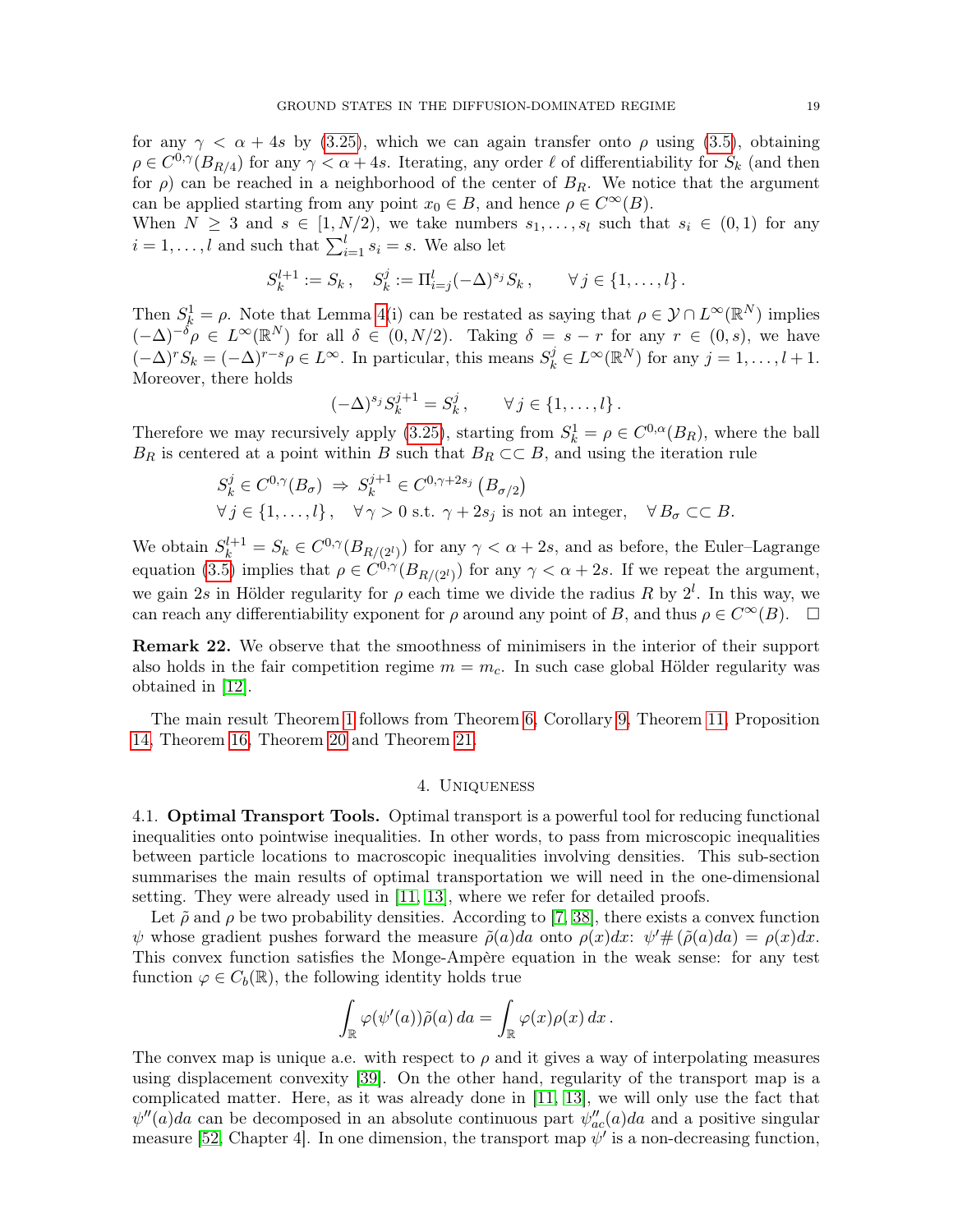therefore it is differentiable a.e. and it has a countable number of jump singularities. For any measurable function U, bounded below such that  $U(0) = 0$  we have [\[39\]](#page-24-16)

<span id="page-19-1"></span>(4.1) 
$$
\int_{\mathbb{R}} U(\tilde{\rho}(x)) dx = \int_{\mathbb{R}} U\left(\frac{\rho(a)}{\psi''_{ac}(a)}\right) \psi''_{ac}(a) da.
$$

The following Lemma proved in [\[11\]](#page-23-25) will be used to estimate the interaction contribution in the free energy.

<span id="page-19-3"></span>**Lemma 23.** Let  $\mathcal{K} : (0, \infty) \to \mathbb{R}$  be an increasing and strictly concave function. Then, for any  $a, b \in \mathbb{R}$ 

<span id="page-19-0"></span>(4.2) 
$$
\mathcal{K}\left(\frac{\psi'(b)-\psi'(a)}{b-a}\right) \geq \int_0^1 \mathcal{K}\left(\psi''_{ac}([a,b]_s)\right) ds,
$$

where the convex combination of a and b is given by  $[a, b]_s = (1-s)a + sb$ . Equality is achieved in [\(4.2\)](#page-19-0) if and only if the distributional derivative of the transport map  $\psi''$  is a constant function.

4.2. Functional Inequality in One Dimension. In what follows, we will make use of a characterisation of stationary states based on some integral reformulation of the necessary condition stated in Proposition [14.](#page-9-1) This characterisation was also the key idea in [\[11,](#page-23-25) [13\]](#page-23-18) to analyse the asymptotic stability of steady states and the functional inequalities behind.

<span id="page-19-2"></span>**Lemma 24** (Characterisation of stationary states). Let  $N = 1$ ,  $\chi > 0$  and  $k \in (-1, 0)$ . If  $m > m_c$  with  $m_c = 1 - k$ , then any stationary state  $\bar{\rho} \in \mathcal{Y}$  of system [\(1.1\)](#page-0-0) can be written in the form

<span id="page-19-4"></span>(4.3) 
$$
\bar{\rho}(p)^m = \frac{\chi}{2} \int_{\mathbb{R}} \int_0^1 |q|^k \bar{\rho}(p - sq) \bar{\rho}(p - sq + q) \, ds dq.
$$

The proof follows the same methodology as for the fair-competition regime [\[13,](#page-23-18) Lemma 2.8] and we omit it here.

<span id="page-19-5"></span>**Theorem 25.** Let  $N = 1$ ,  $\chi > 0$ ,  $k \in (-1,0)$  and  $m > m_c$ . If [\(1.1\)](#page-0-0) admits a stationary density  $\bar{\rho}$  in  $\mathcal{Y}$ , then

 $\mathcal{F}[\rho] > \mathcal{F}[\bar{\rho}], \quad \forall \rho \in \mathcal{Y}$ 

with the equality cases given by dilations of  $\bar{\rho}$ .

*Proof.* For a given stationary state  $\bar{\rho} \in \mathcal{Y}$  and a given  $\rho \in \mathcal{Y}$ , we denote by  $\psi$  the convex function whose gradient pushes forward the measure  $\bar{\rho}(a)da$  onto  $\rho(x)dx$ :  $\psi'\#(\bar{\rho}(a)da)$  =  $\rho(x)dx$ . Using [\(4.1\)](#page-19-1), the functional  $\mathcal{F}[\rho]$  rewrites as follows:

$$
\mathcal{F}[\rho] = \frac{1}{m-1} \int_{\mathbb{R}} \left( \frac{\bar{\rho}(a)}{\psi_{ac}^{\prime\prime}(a)} \right)^{m-1} \bar{\rho}(a) da \n+ \frac{\chi}{2k} \iint_{\mathbb{R} \times \mathbb{R}} \left| \frac{\psi'(a) - \psi'(b)}{a - b} \right|^k |a - b|^k \bar{\rho}(a) \bar{\rho}(b) da db \n= \frac{1}{m-1} \int_{\mathbb{R}} (\psi_{ac}^{\prime\prime}(a))^{1-m} \bar{\rho}(a)^m da \n+ \frac{\chi}{2k} \iint_{\mathbb{R} \times \mathbb{R}} \langle \psi''([a, b]) \rangle^k |a - b|^k \bar{\rho}(a) \bar{\rho}(b) da db,
$$

where  $\langle u([a, b]) \rangle = \int_0^1 u([a, b]_s) ds$  and  $[a, b]_s = (1 - s)a + bs$  for any  $a, b \in \mathbb{R}$  and  $u : \mathbb{R} \to \mathbb{R}_+$ . By Lemma [24,](#page-19-2) we can write for any  $a \in \mathbb{R}$ ,

$$
(\psi''_{ac}(a))^{1-m}\bar{\rho}(a)^m=\frac{\chi}{2}\int_{\mathbb{R}}\left\langle\psi''_{ac}([a,b])^{1-m}\right\rangle|a-b|^k\bar{\rho}(a)\bar{\rho}(b)\,db\,,
$$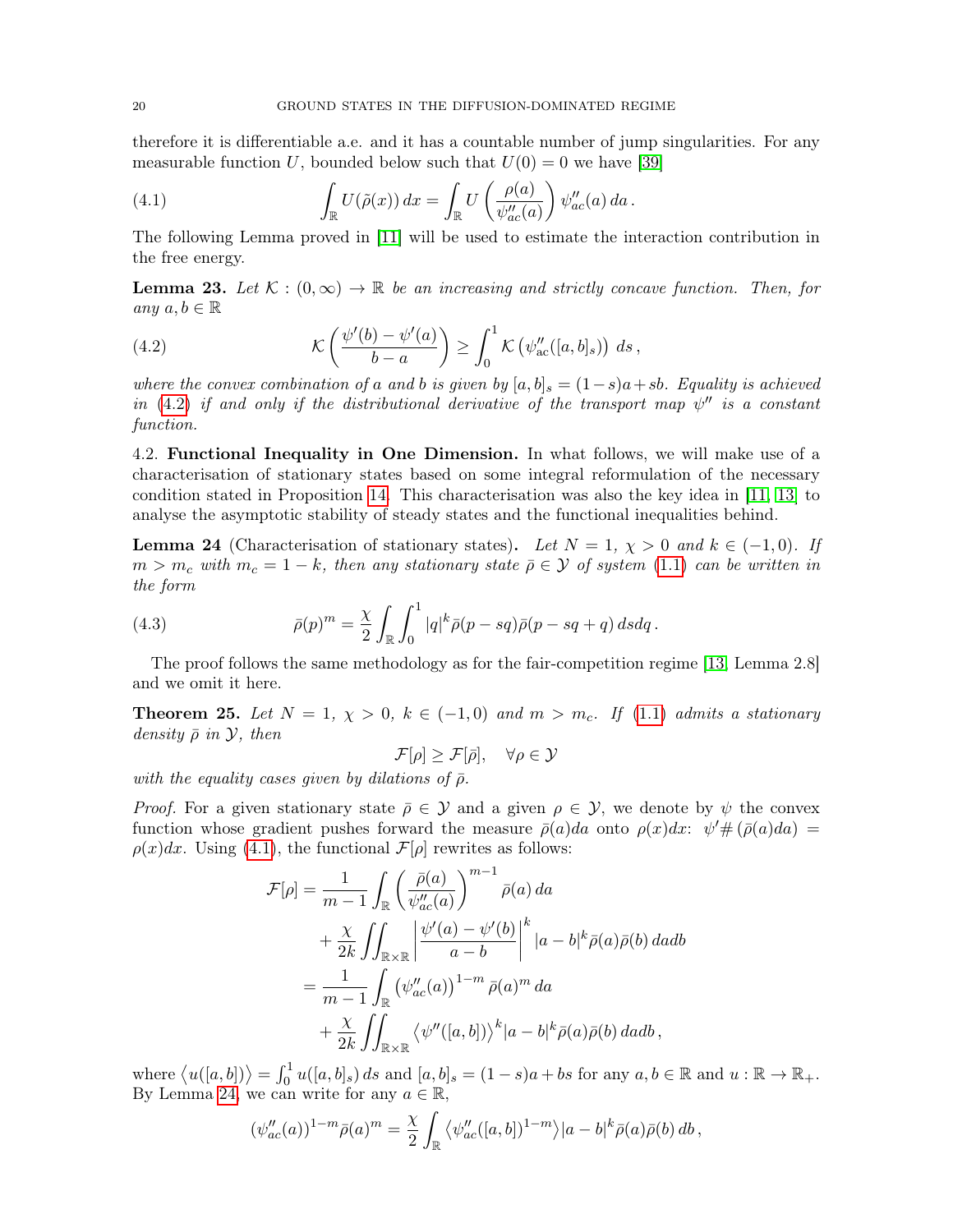and hence

$$
\mathcal{F}[\rho] = \frac{\chi}{2} \iint_{\mathbb{R} \times \mathbb{R}} \left\{ \frac{1}{(m-1)} \langle \psi_{ac}''([a,b])^{1-m} \rangle + \frac{1}{k} \langle \psi''([a,b]) \rangle^k \right\} |a-b|^k \bar{\rho}(a) \bar{\rho}(b) \, da db \, .
$$

Using the concavity of the power function  $(·)^{1-m}$  and and Lemma [23,](#page-19-3) we deduce

$$
\mathcal{F}[\rho] \geq \frac{\chi}{2} \iint_{\mathbb{R} \times \mathbb{R}} \left\{ \frac{1}{(m-1)} \langle \psi''([a,b]) \rangle^{1-m} + \frac{1}{k} \langle \psi''([a,b]) \rangle^k \right\} |a-b|^k \bar{\rho}(a) \bar{\rho}(b) \, da db \, .
$$

Applying characterisation [\(4.3\)](#page-19-4) to the energy of the stationary state  $\bar{\rho}$ , we obtain

<span id="page-20-1"></span>
$$
\mathcal{F}[\bar{\rho}] = \frac{\chi}{2} \iint_{\mathbb{R} \times \mathbb{R}} \left( \frac{1}{(m-1)} + \frac{1}{k} \right) |a-b|^k \bar{\rho}(a) \bar{\rho}(b) \, da db \, .
$$

Since

(4.4) 
$$
\frac{z^{1-m}}{m-1} + \frac{z^k}{k} \ge \frac{1}{m-1} + \frac{1}{k}
$$

for any real  $z > 0$  and for  $m > m_c = 1 - k$ , we conclude  $\mathcal{F}[\rho] \geq \mathcal{F}[\bar{\rho}]$ . Equality in Jensen's inequality arises if and only if the derivative of the transport map  $\psi''$  is a constant function, i.e. when  $\rho$  is a dilation of  $\bar{\rho}$ . In agreement with this, equality in [\(4.4\)](#page-20-1) is realised if and only if  $z = 1$ .

In fact, the result in Theorem [25](#page-19-5) implies that all critical points of  $\mathcal F$  in  $\mathcal Y$  are global minimisers. Further, we obtain the following uniqueness result:

<span id="page-20-2"></span>**Corollary 26** (Uniqueness). Let  $\chi > 0$  and  $k \in (-1,0)$ . If  $m_c < m$ , then there exists at most one stationary state in  $Y$  to equation [\(1.1\)](#page-0-0). If  $m_c < m < m^*$ , then there exists a unique global minimiser for  $\mathcal F$  in  $\mathcal Y$ .

*Proof.* Assume there are two stationary states to equation [\(1.1\)](#page-0-0):  $\bar{\rho}_1, \bar{\rho}_2 \in \mathcal{Y}$ . Then Theorem [25](#page-19-5) implies that  $\mathcal{F}[\bar{\rho}_1] = \mathcal{F}[\bar{\rho}_2]$ , and so  $\bar{\rho}_1$  is a dilation of  $\bar{\rho}_2$ . By Theorem [11,](#page-8-1) there exists a minimiser of F in Y, which is a stationary state of equation [\(1.1\)](#page-0-0) if  $m_c < m < m^*$  by Theorem [20,](#page-17-2) and so uniqueness follows.

Theorem [25](#page-19-5) and Corollary [26](#page-20-2) complete the proof of the main result Theorem [2.](#page-1-4)

### Appendix A. Properties of the Riesz potential

<span id="page-20-0"></span>The estimates in Proposition [7](#page-6-0) are mainly based on the fact that the Riesz potential of a radial function can be expressed in terms of the hypergeometric function

$$
F(a, b; c; z) := \frac{\Gamma(c)}{\Gamma(b)\Gamma(c - b)} \int_0^1 (1 - zt)^{-a} (1 - t)^{c - b - 1} t^{b - 1} dt,
$$

which we define for  $z \in (-1,1)$ , with the parameters  $a, b, c$  being positive. Notice that  $F(a, b, c, 0) = 1$  and F is increasing with respect to  $z \in (-1, 1)$ . Moreover, if  $c > 1$ ,  $b > 1$  and  $c > a + b$ , the limit as  $z \uparrow 1$  is finite and it takes the value

(A.1) 
$$
\frac{\Gamma(c)\Gamma(c-a-b)}{\Gamma(c-a)\Gamma(c-b)},
$$

see [\[34,](#page-24-18) §9.3]. We will also make use of some elementary relations. First of all, there holds

(A.2) 
$$
F(a, b; c; z) = (1 - z)^{c - a - b} F(c - a, c - b; c; z),
$$

see [\[34,](#page-24-18) §9.5], and it is easily seen that

<span id="page-20-4"></span><span id="page-20-3"></span>
$$
\frac{d}{dz}F(a, b; c; z) = \frac{ab}{c}F(a+1, b+1; c+1; z).
$$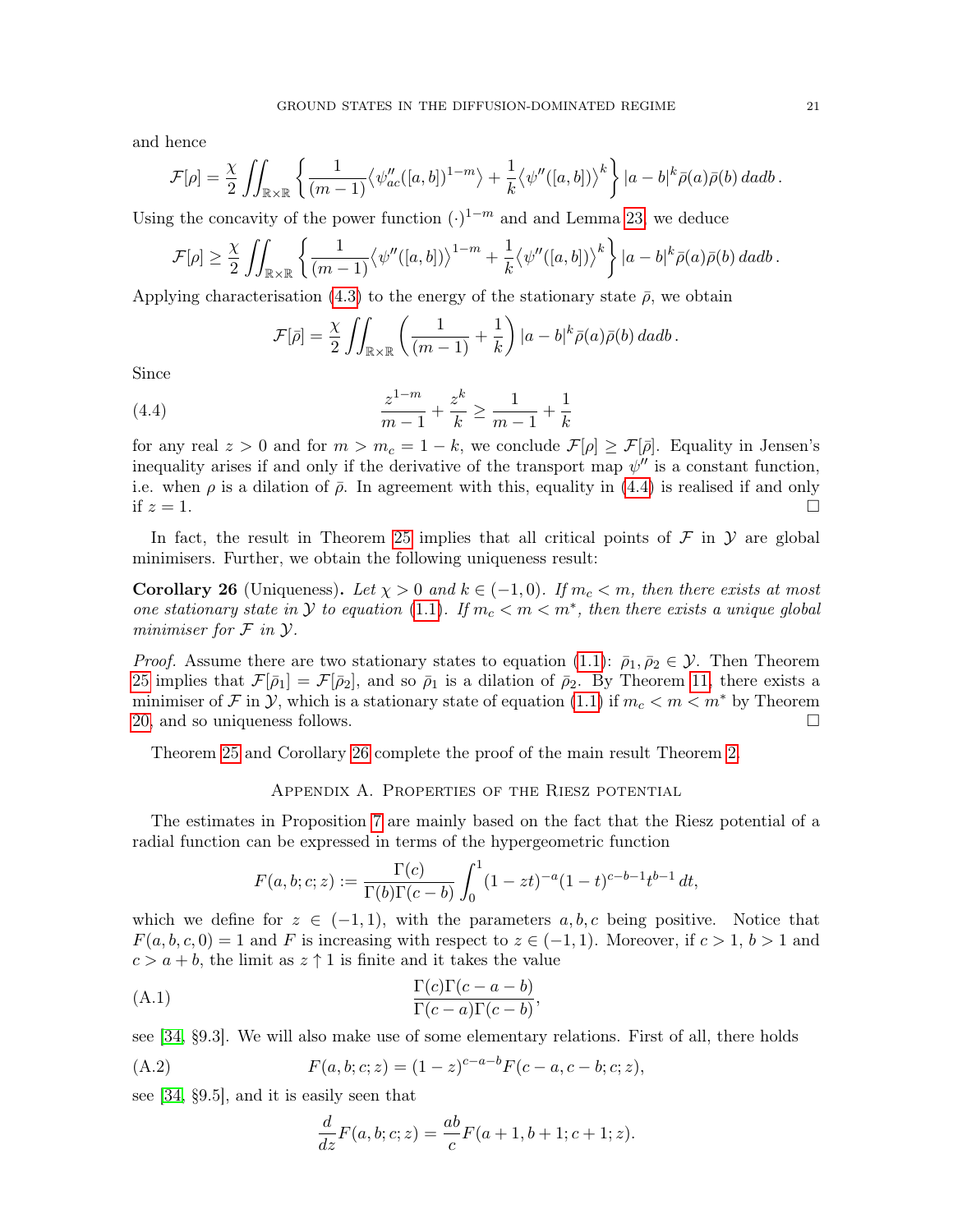Inserting [\(A.2\)](#page-20-3) we find

<span id="page-21-5"></span>(A.3) 
$$
\frac{d}{dz}F(a,b;c;z) = \frac{ab}{c}(1-z)^{c-a-b-1}F(c-a,c-b;c+1;z).
$$

To simplify notation, let us define

<span id="page-21-0"></span>(A.4) 
$$
H(a, b; c; z) := \frac{\Gamma(b)\Gamma(c - b)}{\Gamma(c)}F(a, b; c; z) = \int_0^1 (1 - zt)^{-a}(1 - t)^{c - b - 1}t^{b - 1} dt.
$$

*Proof of Proposition [7.](#page-6-0)* For a given radial function  $\rho \in \mathcal{Y}$  we use polar coordinates, still denoting by  $\rho$  the radial profile of  $\rho$ , and compute as in [\[49,](#page-24-6) Theorem 5], see also [\[1\]](#page-22-3), [\[25\]](#page-23-27) or [\[26,](#page-23-28) §1.3],

<span id="page-21-4"></span>(A.5) 
$$
|x|^k * \rho(x) = \sigma_{N-1} \int_0^\infty \left( \int_0^\pi (|x|^2 + \eta^2 - 2|x| \eta \cos \theta)^{k/2} \sin^{N-2} \theta \, d\theta \right) \rho(\eta) \eta^{N-1} d\eta
$$
.

Then we need to estimate the integral

<span id="page-21-2"></span>(A.6) 
$$
\Theta_k(r,\eta) := \sigma_{N-1} \int_0^{\pi} \left( r^2 + \eta^2 - 2r\eta \cos(\theta) \right)^{k/2} \sin^{N-2}(\theta) d\theta = \begin{cases} r^k \vartheta_k(\eta/r), & \eta < r, \\ \eta^k \vartheta_k(r/\eta), & r < \eta, \end{cases}
$$

where, for  $u \in [0, 1)$ ,

$$
\vartheta_k(u) := \sigma_{N-1} \int_0^{\pi} \left( 1 + u^2 - 2u \cos(\theta) \right)^{k/2} \sin^{N-2}(\theta) d\theta
$$
  
=  $\sigma_{N-1} (1 + u)^k \int_0^{\pi} \left( 1 - 4 \frac{u}{(1 + u)^2} \cos^2 \left( \frac{\theta}{2} \right) \right)^{k/2} \sin^{N-2}(\theta) d\theta.$ 

Using the change of variables  $t = \cos^2 \left(\frac{\theta}{2}\right)$  $\frac{\theta}{2}$ , we get from the integral formulation [\(A.4\)](#page-21-0),

<span id="page-21-3"></span>
$$
\vartheta_k(u) = 2^{N-2}\sigma_{N-1}(1+u)^k \int_0^1 \left(1 - 4\frac{u}{(1+u)^2}t\right)^{k/2} t^{\frac{N-3}{2}} (1-t)^{\frac{N-3}{2}} dt
$$
\n(A.7)\n
$$
= 2^{N-2}\sigma_{N-1}(1+u)^k H(a,b;c;z)
$$

with

<span id="page-21-1"></span>
$$
a = -\frac{k}{2}
$$
,  $b = \frac{N-1}{2}$ ,  $c = N-1$ ,  $z = \frac{4u}{(1+u)^2}$ .

The function  $F(a, b; c; z)$  is increasing in z and then for any  $z \in (0, 1)$  there holds

(A.8) 
$$
F(a, b; c; z) \leq \lim_{z \uparrow 1} F(a, b; c; z).
$$

Note that  $c-a-b = (k+N-1)/2$  changes sign at  $k = 1-N$ , and the estimate of  $\Theta_k$  depends on the sign of  $c - a - b$ :

Case  $k > 1 - N$  The limit [\(A.8\)](#page-21-1) is finite if  $c - a - b > 0$  and it is given by the expression  $(A.1)$ . Therefore we get from  $(A.6)-(A.7)$  $(A.6)-(A.7)$  $(A.6)-(A.7)$  and  $(A.4)$ 

$$
\Theta_k(|x|, \eta) \le C_1(|x| + \eta)^k \le C_1|x|^k \quad \text{if } 1 - N < k < 0
$$

with  $C_1 := 2^{N-2}\sigma_{N-1}\Gamma(b)\Gamma(c-a-b)/\Gamma(c-a)$ . Inserting this into [\(A.5\)](#page-21-4) concludes the proof of (i).

Case 
$$
k < 1 - N
$$
 If  $c - a - b < 0$  we use (A.2)  

$$
F(a, b; c; z) = (1 - z)^{c - a - b} F(c - a, c - b; c; z),
$$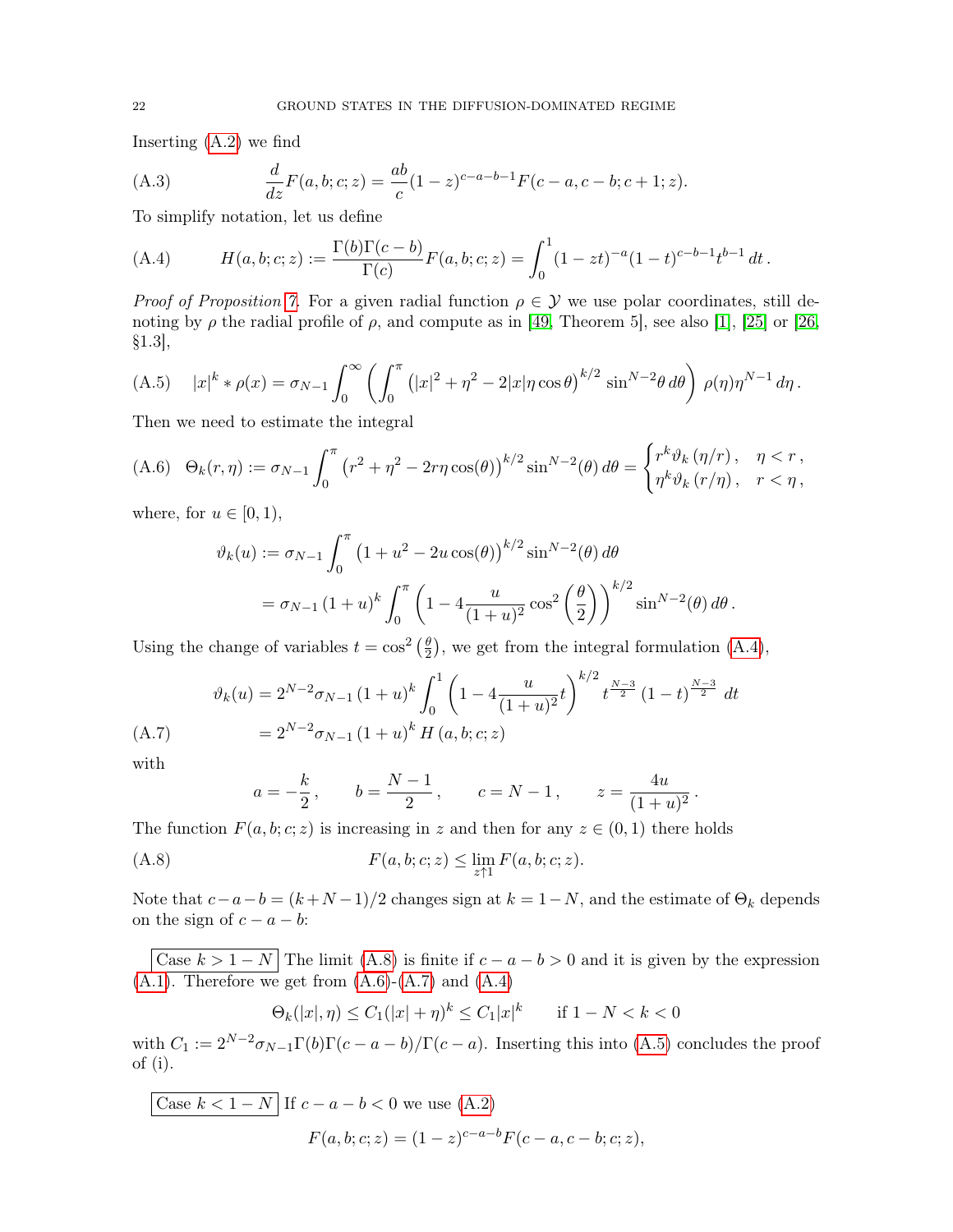where now the right hand side, using  $(A.8)$  and  $(A.1)$ , can be bounded from above by  $(1 (z)^{c-a-b}\Gamma(c)\Gamma(a+b-c)/[\Gamma(a)\Gamma(b)]$  for  $z \in (0,1)$ . This yields from  $(A.6)-(A.7)$  $(A.6)-(A.7)$  $(A.6)-(A.7)$  and  $(A.4)$  the estimate

(A.9) 
$$
\Theta_k(|x|, \eta) \le C_2 |x|^k \left(\frac{|x| + \eta}{|x| - \eta}\right)^{1 - k - N} \quad \text{if } k < 1 - N
$$

with  $C_2 := 2^{N-2}\sigma_{N-1}\Gamma(c-b)\Gamma(a+b-c)/\Gamma(a)$ .

Case  $k = 1 - N$  If on the other hand  $c - a - b = 0$ , we use [\(A.3\)](#page-21-5) with  $c = 2a = 2b = N - 1$ , integrating it and obtaining, since  $F = 1$  for  $z = 0$ ,

<span id="page-22-4"></span>
$$
F(a, b; c; z) = 1 + \frac{N - 1}{4} \int_0^z \frac{F(c - a, c - b; c + 1; t)}{1 - t} dt,
$$

and the latter right hand side is bounded above, thanks to  $(A.8)$  and  $(A.1)$ , by

<span id="page-22-5"></span>
$$
1 + \frac{(N-1)\Gamma(N)}{4(\Gamma(N/2 + 1/2))^2} \log\left(\frac{1}{1-z}\right)
$$

for  $z \in (0,1)$ . This leads from  $(A.6)-(A.7)$  $(A.6)-(A.7)$  $(A.6)-(A.7)$  to the new estimate

(A.10) 
$$
\Theta_k(|x|,\eta) \leq C_2|x|^k \left(1 + \log\left(\frac{|x| + \eta}{|x| - \eta}\right)\right) \quad \text{if } k = 1 - N,
$$

with  $C_2 := 2^{N-2} \sigma_{N-1} \frac{\Gamma(N/2 - 1/2)^2}{\Gamma(N-1)} \max\left\{1, \frac{(N-1)\Gamma(N)}{2\Gamma((N+1)/2)}\right\}$  $2\Gamma((N+1)/2)^2$ o .

<span id="page-22-6"></span>Now, if  $\rho$  is supported on a ball  $B_R$ , the radial representation  $(A.5)$  reduces to

(A.11) 
$$
|x|^k * \rho(x) = \int_0^R \Theta_k(|x|, \eta) \rho(\eta) \eta^{N-1} d\eta, \quad x \in \mathbb{R}^N.
$$

If  $|x| > R$ , we have  $(|x| + \eta)(|x| - \eta)^{-1} \leq (|x| + R)(|x| - R)^{-1}$  for any  $\eta \in (0, R)$ , therefore we can put R in place of  $\eta$  in the right hand side of [\(A.9\)](#page-22-4) and [\(A.10\)](#page-22-5), insert into [\(A.11\)](#page-22-6) and conclude. □

## Acknowledgements

We thank Y. Yao and F. Brock for useful discussion about the continuous Steiner symmetrisation. We thank X. Ros-Otón, P. R. Stinga and P. Mironescu for some fruitful explanations concerning the regularity properties of fractional elliptic equations used in this work. JAC was partially supported by the Royal Society via a Wolfson Research Merit Award and by the EPSRC grant number EP/P031587/1. FH acknowledges support from the EPSRC grant number EP/H023348/1 for the Cambridge Centre for Analysis. EM was partially supported by the FWF project M1733-N20. BV was partially supported by GNAMPA of INdAM, "Programma triennale della Ricerca dell'Università degli Studi di Napoli "Parthenope"- Sostegno alla ricerca individuale 2015-2017". EM and BV are member of the GNAMPA group of the Istituto Nazionale di Alta Matematica (INdAM). The authors are very grateful to the Mittag-Leffler Institute for providing a fruitful working environment during the special semester Interactions between Partial Differential Equations  $\mathcal{B}$  Functional Inequalities.

#### **REFERENCES**

- <span id="page-22-3"></span>[1] D. Balagué, J. A. Carrillo, T. Laurent, and G. Raoul. Nonlocal interactions by repulsive-attractive potentials: radial ins/stability. Phys. D, 260:5–25, 2013.
- <span id="page-22-0"></span>[2] A. Blanchet, V. Calvez, and J. A. Carrillo. Convergence of the mass-transport steepest descent scheme for the subcritical Patlak-Keller-Segel model. SIAM J. Numer. Anal., 46(2):691–721, 2008.
- <span id="page-22-1"></span>[3] A. Blanchet, E. A. Carlen, and J. A. Carrillo. Functional inequalities, thick tails and asymptotics for the critical mass Patlak-Keller-Segel model. J. Funct. Anal., 262(5):2142–2230, 2012.
- <span id="page-22-2"></span>[4] A. Blanchet, J. A. Carrillo, and P. Laurençot. Critical mass for a Patlak-Keller-Segel model with degenerate diffusion in higher dimensions. Calc. Var. Partial Differential Equations, 35(2):133-168, 2009.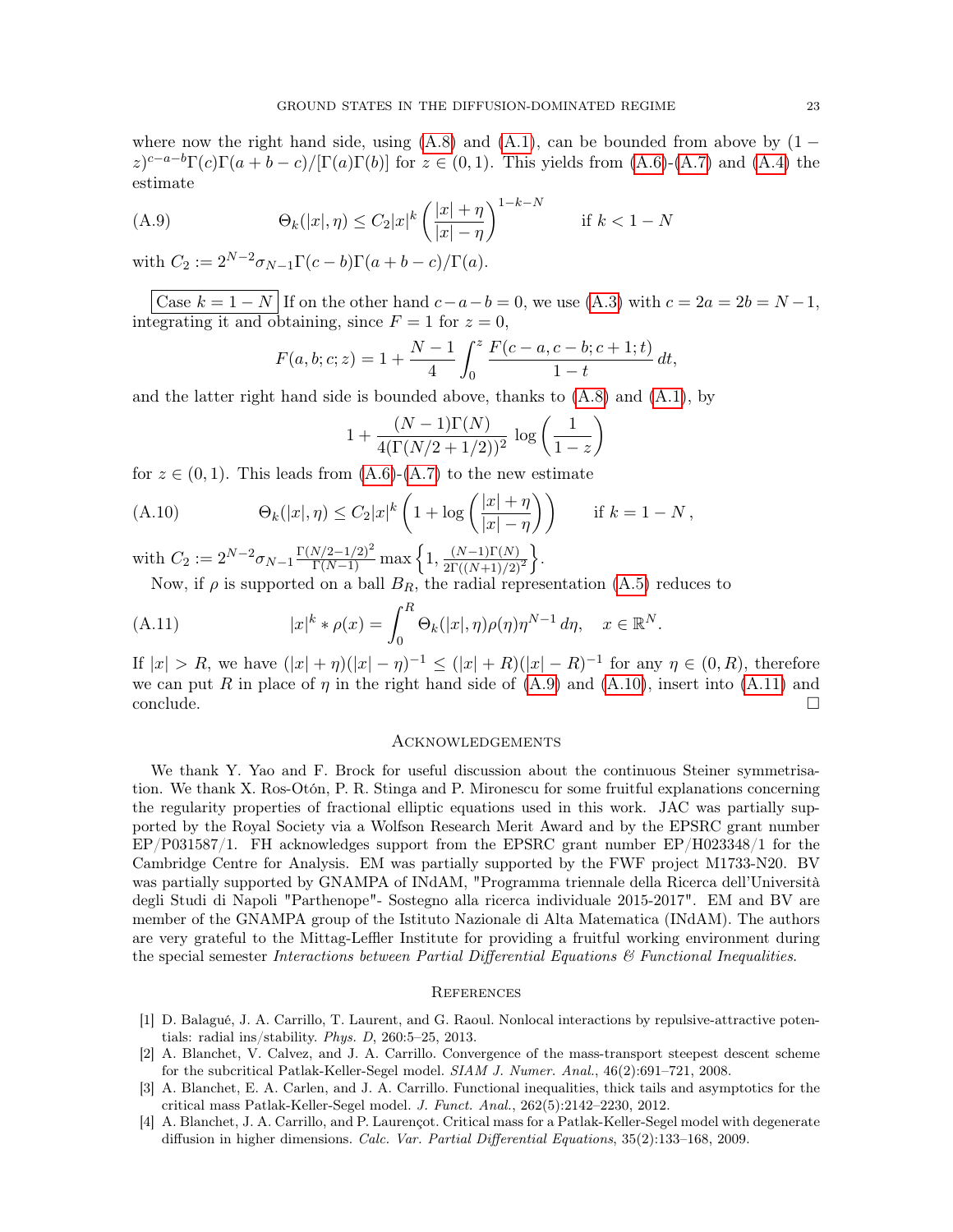- <span id="page-23-10"></span>[5] A. Blanchet, J. A. Carrillo, and N. Masmoudi. Infinite time aggregation for the critical Patlak-Keller-Segel model in  $\mathbb{R}^2$ . Comm. Pure Appl. Math., 61(10):1449-1481, 2008.
- <span id="page-23-9"></span>[6] A. Blanchet, J. Dolbeault, and B. Perthame. Two dimensional Keller-Segel model in  $\mathbb{R}^2$ : optimal critical mass and qualitative properties of the solution. Electron. J. Differential Equations, 2006(44):1–33 (electronic), 2006.
- <span id="page-23-26"></span>[7] Y. Brenier. Polar factorization and monotone rearrangement of vector-valued functions. Comm. Pure Appl. Math., 44:375–417, 1991.
- <span id="page-23-21"></span>[8] F. Brock and A. Y. Solynin. An approach to symmetrization via polarization. Trans. Amer. Math. Soc., 352(4):1759–1796, 2000.
- <span id="page-23-24"></span>[9] L. A. Caffarelli and P. R. Stinga. Fractional elliptic equations, Caccioppoli estimates and regularity. Ann. Inst. H. Poincaré Anal. Non Linéaire, 33(3):767–807, 2016.
- <span id="page-23-1"></span>[10] V. Calvez and J. A. Carrillo. Volume effects in the Keller-Segel model: energy estimates preventing blowup. J. Math. Pures Appl., 86:155–175, 2006.
- <span id="page-23-25"></span>[11] V. Calvez and J. A. Carrillo. Refined asymptotics for the subcritical Keller-Segel system and related functional inequalities. Proc. Amer. Math. Soc., 140(10):3515–3530, 2012.
- <span id="page-23-17"></span>[12] V. Calvez, J. A. Carrillo, and F. Hoffmann. Equilibria of homogeneous functionals in the fair-competition regime. preprint  $arXiv:1610.00939$ .
- <span id="page-23-18"></span>[13] V. Calvez, J. A. Carrillo, and F. Hoffmann. The geometry of diffusing and self-attracting particles in a one-dimensional fair-competition regime. preprint arXiv:1612.08225.
- <span id="page-23-13"></span>[14] J. F. Campos and J. Dolbeault. Asymptotic estimates for the parabolic-elliptic Keller-Segel model in the plane. Comm. Partial Differential Equations, 39(5):806–841, 2014.
- <span id="page-23-11"></span>[15] E. A. Carlen and A. Figalli. Stability for a GNS inequality and the log-HLS inequality, with application to the critical mass Keller-Segel equation. Duke Math. J., 162(3):579–625, 2013.
- <span id="page-23-19"></span>[16] J. A. Carrillo, D. Castorina, and B. Volzone. Ground states for diffusion dominated free energies with logarithmic interaction. SIAM J. Math. Anal., 47(1):1–25, 2015.
- <span id="page-23-20"></span>[17] J. A. Carrillo, S. Hittmeir, B. Volzone, and Y. Yao. Nonlinear aggregation-diffusion equations: Radial symmetry and long time asymptotics. *preprint arXiv:* 1603.07767, 2016.
- <span id="page-23-4"></span>[18] J. A. Carrillo, Y. Huang, and M. Schmidtchen. *preprint arXiv:*.
- <span id="page-23-12"></span>[19] J. A. Carrillo, S. Lisini, and E. Mainini. Uniqueness for Keller-Segel-type chemotaxis models. Discrete Contin. Dyn. Syst., 34(4):1319–1338, 2014.
- <span id="page-23-15"></span>[20] P.-H. Chavanis, P. Laurençot, and M. Lemou. Chapman-Enskog derivation of the generalized Smoluchowski equation. Phys. A, 341(1-4):145–164, 2004.
- <span id="page-23-16"></span>[21] P. H. Chavanis and R. Mannella. Self-gravitating Brownian particles in two dimensions: the case of  $N = 2$ particles. Eur. Phys. J. B, 78(2):139–165, 2010.
- <span id="page-23-23"></span>[22] F. Demengel and G. Demengel. Functional spaces for the theory of elliptic partial differential equations. Universitext. Springer, London; EDP Sciences, Les Ulis, 2012. Translated from the 2007 French original by Reinie Erné.
- <span id="page-23-8"></span>[23] J. Dolbeault and B. Perthame. Optimal critical mass in the two dimensional Keller-Segel model in  $\mathbb{R}^2$ . C. R. Math. Acad. Sci. Paris, 339:611–616, 2004.
- <span id="page-23-3"></span>[24] P. Domschke, D. Trucu, A. Gerisch, and M. A. J. Chaplain. Mathematical modelling of cancer invasion: implications of cell adhesion variability for tumour infiltrative growth patterns. J. Theoret. Biol., 361:41– 60, 2014.
- <span id="page-23-27"></span>[25] H. Dong. The aggregation equation with power-law kernels: ill-posedness, mass concentration and similarity solutions. Comm. Math. Phys., 304(3):649–664, 2011.
- <span id="page-23-28"></span>[26] I. Drelichman. Weighted inequalities for fractional integrals of radial functions and applications. PhD thesis, Universidad de Buenos Aires, 2010.
- <span id="page-23-14"></span>[27] G. Egaña-Fernández and S. Mischler. Uniqueness and long time asymptotic for the Keller-Segel equation: the parabolic-elliptic case. Arch. Ration. Mech. Anal.,  $220(3):1159-1194$ ,  $2016$ .
- <span id="page-23-2"></span>[28] A. Gerisch and M. A. J. Chaplain. Mathematical modelling of cancer cell invasion of tissue: local and non-local models and the effect of adhesion. J. Theoret. Biol., 250(4):684–704, 2008.
- <span id="page-23-0"></span>[29] T. Hillen and K. Painter. Global existence for a parabolic chemotaxis model with prevention of overcrowding. Adv. in Appl. Math., 26:280–301, 2001.
- <span id="page-23-7"></span>[30] W. Jäger and S. Luckhaus. On explosions of solutions to a system of partial differential equations modelling chemotaxis. Trans. Amer. Math. Soc., 329:819–824, 1992.
- <span id="page-23-5"></span>[31] E. Keller and L. Segel. Initiation of slime mold aggregation viewed as an instability. J. Theor. Biol., 26:399–415, 1970.
- <span id="page-23-6"></span>[32] E. Keller and L. Segel. Model for chemotaxis. J. Theor. Biol., 30:225–234, 1971.
- <span id="page-23-22"></span>[33] I. Kim and Y. Yao. The Patlak-Keller-Segel model and its variations: properties of solutions via maximum principle. SIAM Journal on Mathematical Analysis, 44(2):568–602, 2012.